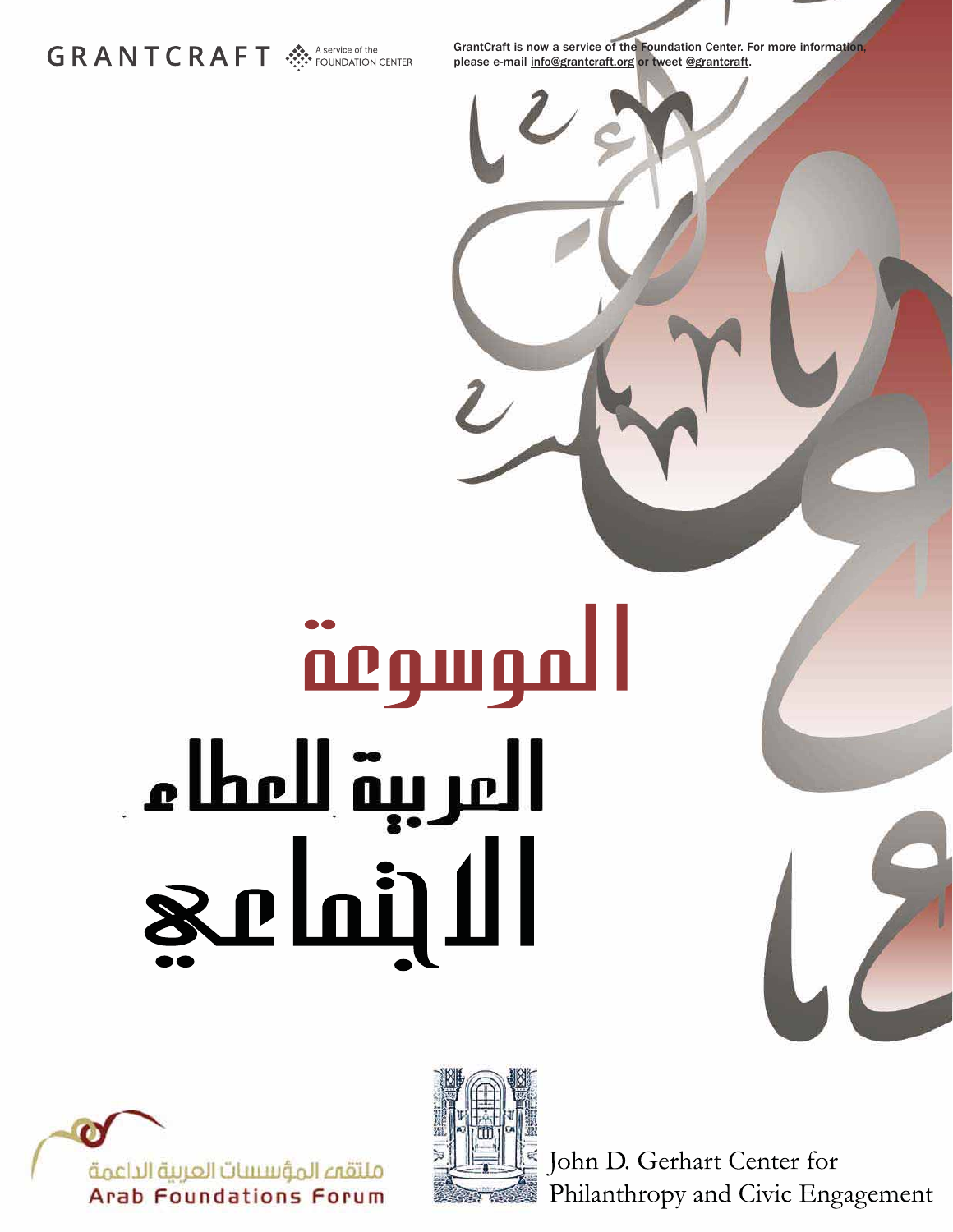# дш ј أربطة النفيبر اسنخدام نظربة النفيبر من أيلا نويبه مملبني النخطبط والنقببر

TU

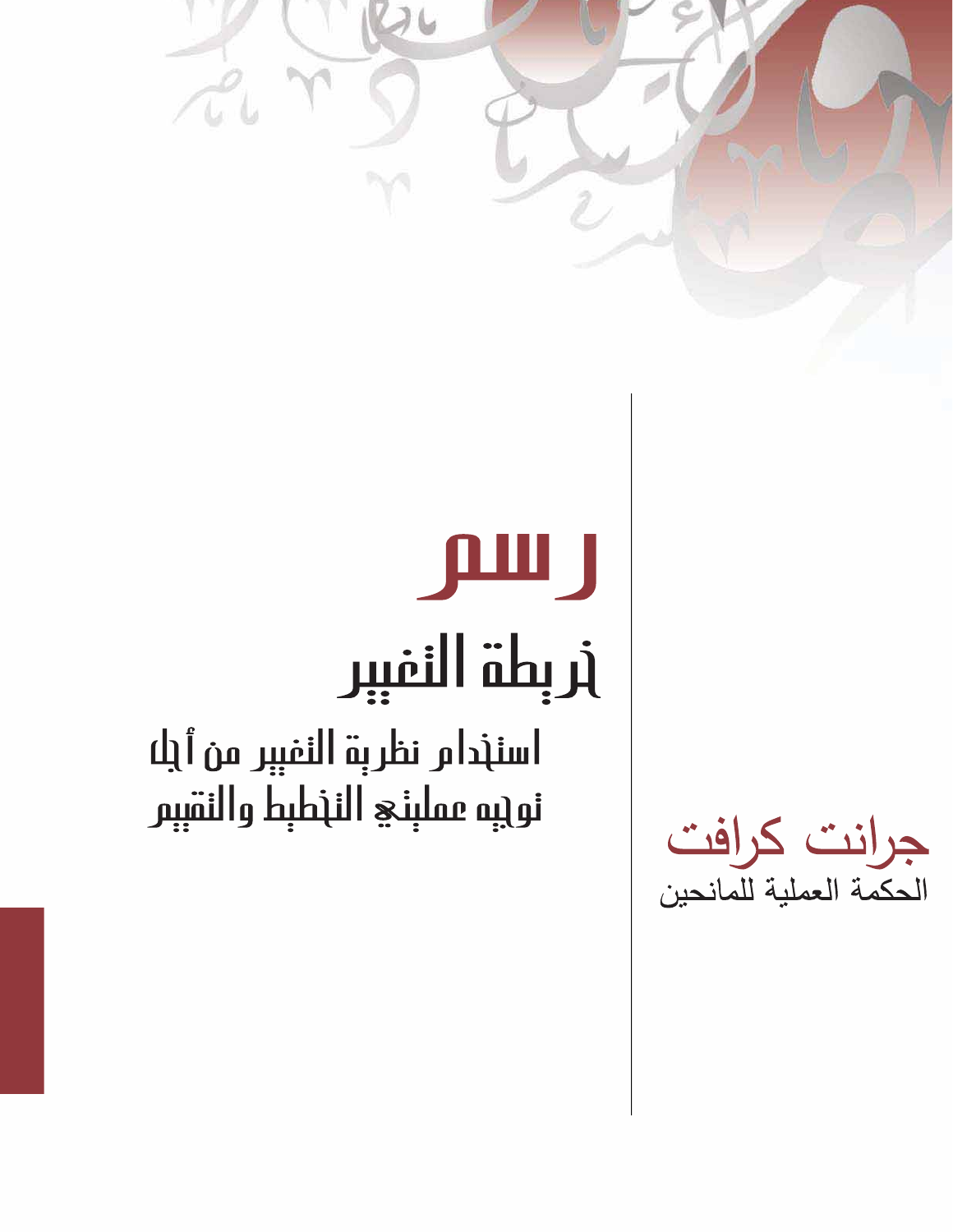رسر إربطة النفيبر



2010 جرانت كرافت. جميع الحقوق محفوظة. تم النشر والترجمة بموافقة الناشر.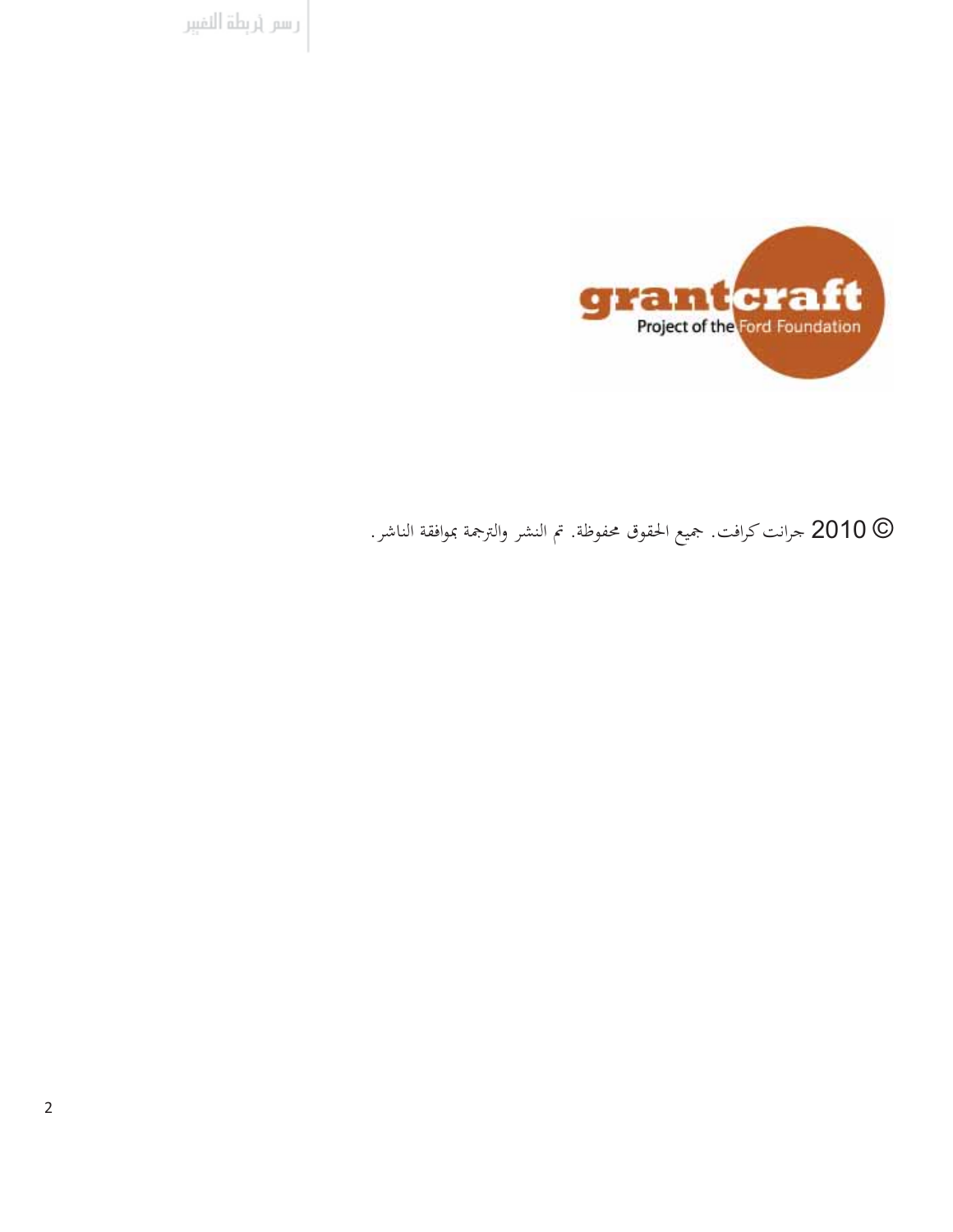#### المحتويات

# ما هي نظرية التغيير؟ 5

عبر رسم خريطة عملية التغيير من بدايتها إلى نمايتها، تعمل نظرية التغيير على وضع مخطط للعمل القادم وعلى توقَع نتائجه المحتملة، كذلك تكشف نظرية التغيير عما يتوجب تقييمه، ومتى وكيف.

#### لماذا يقوم المانحون بتطوير واستخدام نظرية التغيير 8

قد تبدو عملية وضع أو تطوير نظرية تغيير أمرًا معقدًا، ولكن مقدمي المنح اكتشفوا أن العملية يمكن أن تساعد على توضيح وتبسيط طريقة التفكير عند الناس. ويحدد هذا الجزء بعض الفوائد العملية لوضع وتطوير نظرية تغيير ضمن مؤسستكم أو مع طالبي المنح.

# دراسة عن حالة مصغرة: نظرية التغيير كأساس للتخطيط الاستراتيجي 12

من أجل التحضير لمنحة كبيرة ترتبط ببناء القدرات، قامت أحدى المؤسسات بدعوة أحد طالبي المنح من أجل وضع مسودة لنظرية تغيير. وقد دفعت هذه العملية بقيادة المؤسسة، إضافة إلى كونها تمرين تخطيطي، إلى تكوين فريق لصياغة بعض الفرضيات الأساسية حول عملها.

#### أسئلة شائعة حول نظرية التغيير 17

في هذا الجزء من الدليل، يجيب مقدمو المنح على بعض الأسئلة التي تتكرر حول نظرية التغيير مثل: هل تصلح نظرية التغيير للمؤسسات أم لطالبي المنح أم لكليهما؟ كيف تساعد المؤسسات طالبي المنح من خلال هذه العملية؟ كيف يمكن إخضاع نظرية التغيير للتقييم أو لقياس فعالية وتأثير عملية تقديم المنح في مؤسسة ما؟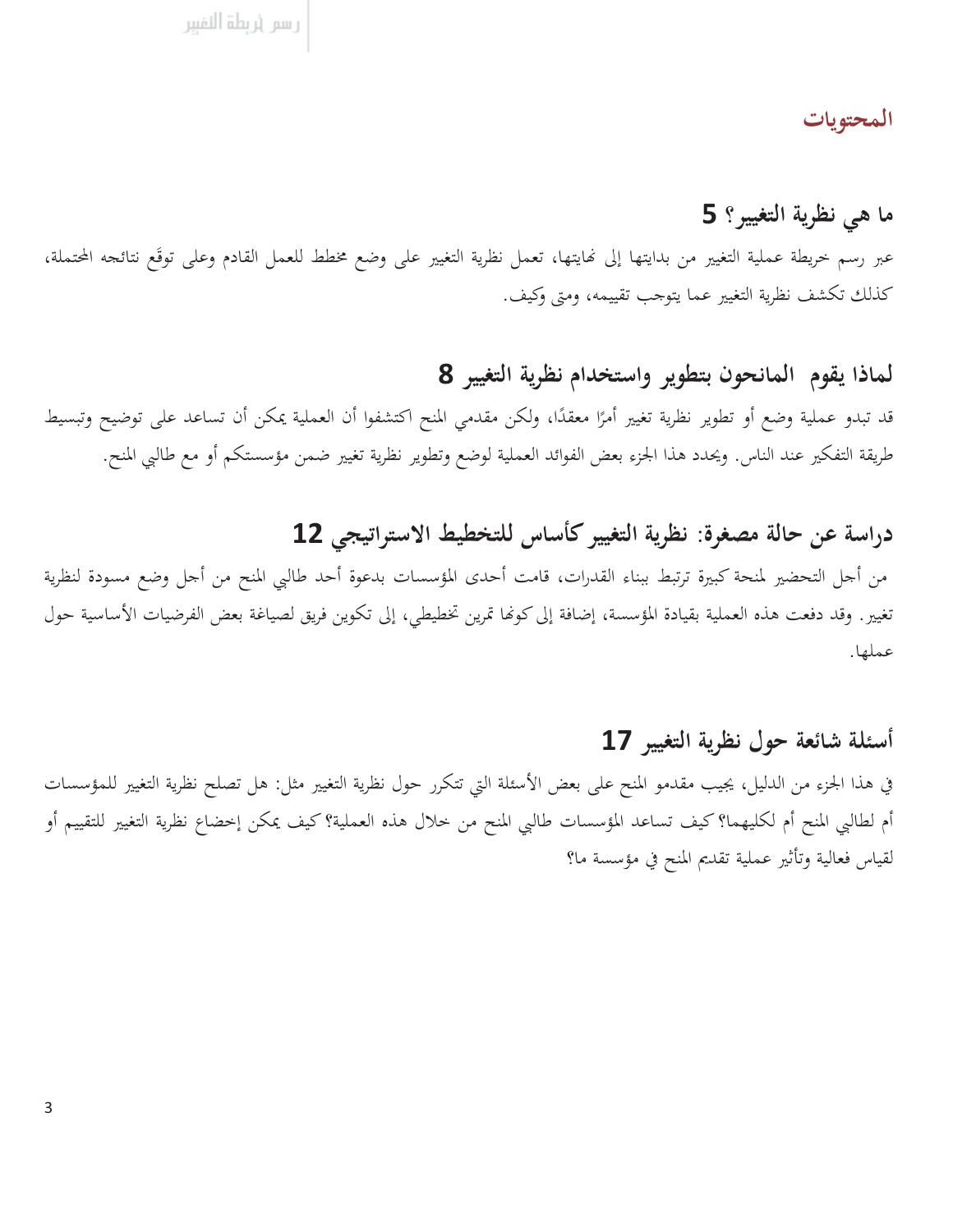رسم أربطة النفببر

### أساليب التقييم

# سلسلة من الأدلة الموجزة

قامت أني ماكينون وناتاشا أموت وبمساعدة من كريج ماكارفي بتحرير هذا الدليل. وهو يشكل جزءًا من سلسلة (جرانت كرافت) في الأدلة.

لا تهدف الإصدارات أو مقاطع الفيديو الواردة في هذه السلسلة إلى إصدار تعليمات أو تقديم حلول، وإنما تهدف إلى توليد الأفكار الجديدة، وتحفيز النقاش وطرح الاحتمالات. يمكنك إرسال التعليقات على هذا الدليل أو على أي من مواد جرانت كرافت إلى رئيسة المشروع، حان حاف عبر البريد الإلكتروني: jaffe@grantcraft.org

لطلب نسخة من إصداراتنا أو تحميل نسخة pdf منها، يرجى زيارة موقعنا الإلكتروني: www.grantcraft.org

يمكنك عمل نسخة من أي من مواد جرانت كرافت أو أخذ مقتطفات منها أو الاقتباس عنها، على أن تتم نسبتها إلى مشروع جرانت كرافت والاشارة لحقوق التأليف.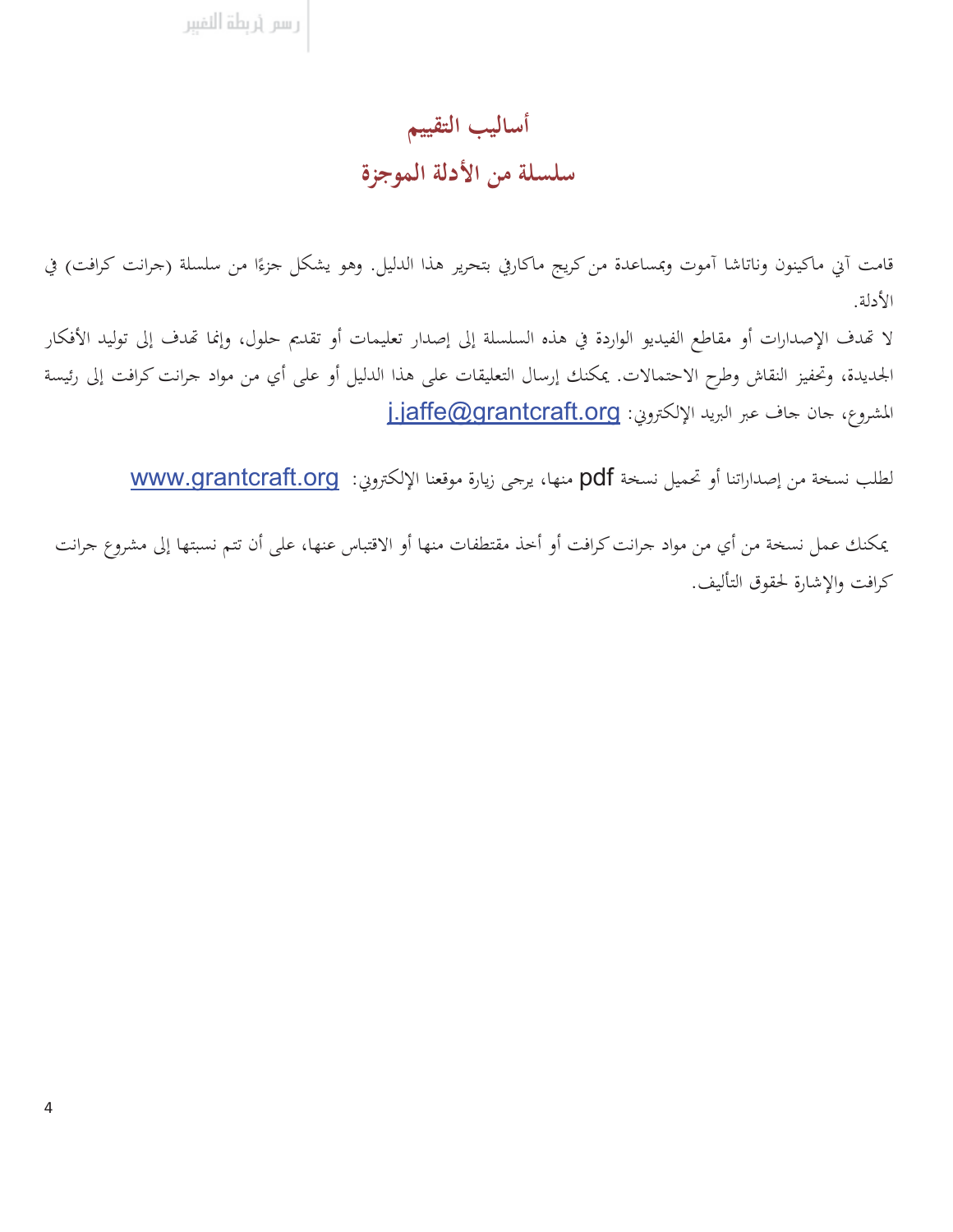#### ما هي نظرية التغيير؟

نظرية التغيير هي عملية تغيير احتماعي مخططة بدءاً على الفرضيات التي توحه تصاميمها وانتهاءاً بالأهداف الطويلة الأمد التي تسعى إلى تحقيقها. ويؤكد مقدمو المنح الذين أوحدوا نظريات التغيير أن امتلاك نظرية مثل هذه يساعدهم ويساعد طالبي المنح على صياغة ارتباطات منطقية بين النشاطات والنتائج، كما يساعدهم أيضًا على تبيان المقترحات والفرضيات التي تخضع للتحربة من خلال عملهم، وبالتالي تعطيهم فكرة عما ينبغي عليهم أن يقيَموه في خطة تقييمهم .

يبدو أن مقدمي المنح وطالبيها يشاركون الاستشاريين العاملين على نظرية التغيير إحساسًا عامًا بعملية وضع وتطوير هذه النظرية. فالعمل يبدأ في العادة بتحميع المخططين الرئيسيين لكل نشاط أو برنامج معاً. وتضم هذه المحموعة مقدمي المنح ومصممي المشاريع ومقيَميها إضافةً إلى أفراد المحتمع المحلي وأية أطراف أخرى معنية، وتتكشف النظرية شيئًا فشيئًا في حين يعمل المخططون عكسيًا بدءاً من التأثيرات والنتائج الطويلة الأمد التي يسعون لتحقيقها وعودةً إلى الأهداف المحددة والاستراتيجيات والمعالم الهامة على طريق العمل. وفي كل خطوة يمتحن هؤلاء بدقة الفرضيات التي تقف وراء أفكارهم حول الممارسة المناسبة ولماذا وكيف تعطي هذه الممارسة التأثير أو النتيحة التي يتوخونها .

ما الذي تعنيه نظرية التغيير عمليًا في حقيقة الأمر؟ قد يجيب المانحون الذين يستخدمون مصطلح نظرية التغيير على هذا السؤال ضمن سلسلة تبدأ من خريطة مفصلة إلى قصص عامة، ولكن ما يتفقون عليه هو أن نظرية التغيير يمكن اعتبارها شيئًا ڤمينًا إذا ما ساعدتهم وساعدت طالبي المنح منهم على تفهم العلاقة بين المعضلات التي يعالجونها والاستراتيجيات التي يستخدمونها لإنحاز العمل. وكما يصف الأمر أحد المانحين بقوله: "عندما تكون نظريتك واضحة، فإن من السهل عليك أن ترى ما هو محتمل وما هو غير محتمل تحقيقه عبر التدخل الذي اخترته لدعم عملك. إنَّما نظرية تساعدك على التفكير بالمدخلات الأخرى التي تحتاجها وفيما لو كانت هذه المدخلات تشكل عنصرا مساعدا في عملية التغيير، كما أنَّا تساعدك على التحقق من أن تدخلك سيكون قوياً بما فيه الكفاية."

في الطرف الرسمي من عملية التغيير، عمل أحد مقدمي المنح مع طالبها على وضع قائمة بالنشاطات من سبع صفحات لاستخدامها من أجل فحص الأفكار الموضوعة لبناء مبادرة ميدانية مع الزملاء في مؤسسة كبرى. وانطلاقاً من الفرضيات الموضوعة حول بيئة عمل طالبي المنح، قام هؤلاء برسم أربعة أهداف للمبادرة، كل هدف مدعوم بمحموعة فرضيات تشرح أسباب أهمية هذا الهدف المحدد وكيفية إظهار أهميته. بعد ذلك قاموا بتقسيم هذا الهدف العام إلى أهداف صغيرة واستراتيجيات لتقديم المنح إلى حانب وضع أسئلة تقييم رئيسة ومعالم ومؤشرات يمكن أن تشير إلى التقدم الحاصل باتجاه تحقيق الهدف. وللأهمية، تم وضع الدور النشط لمقدم المنح في هذا الميدان الجديد، بين الفرضيات التي رسمت في الخريطة.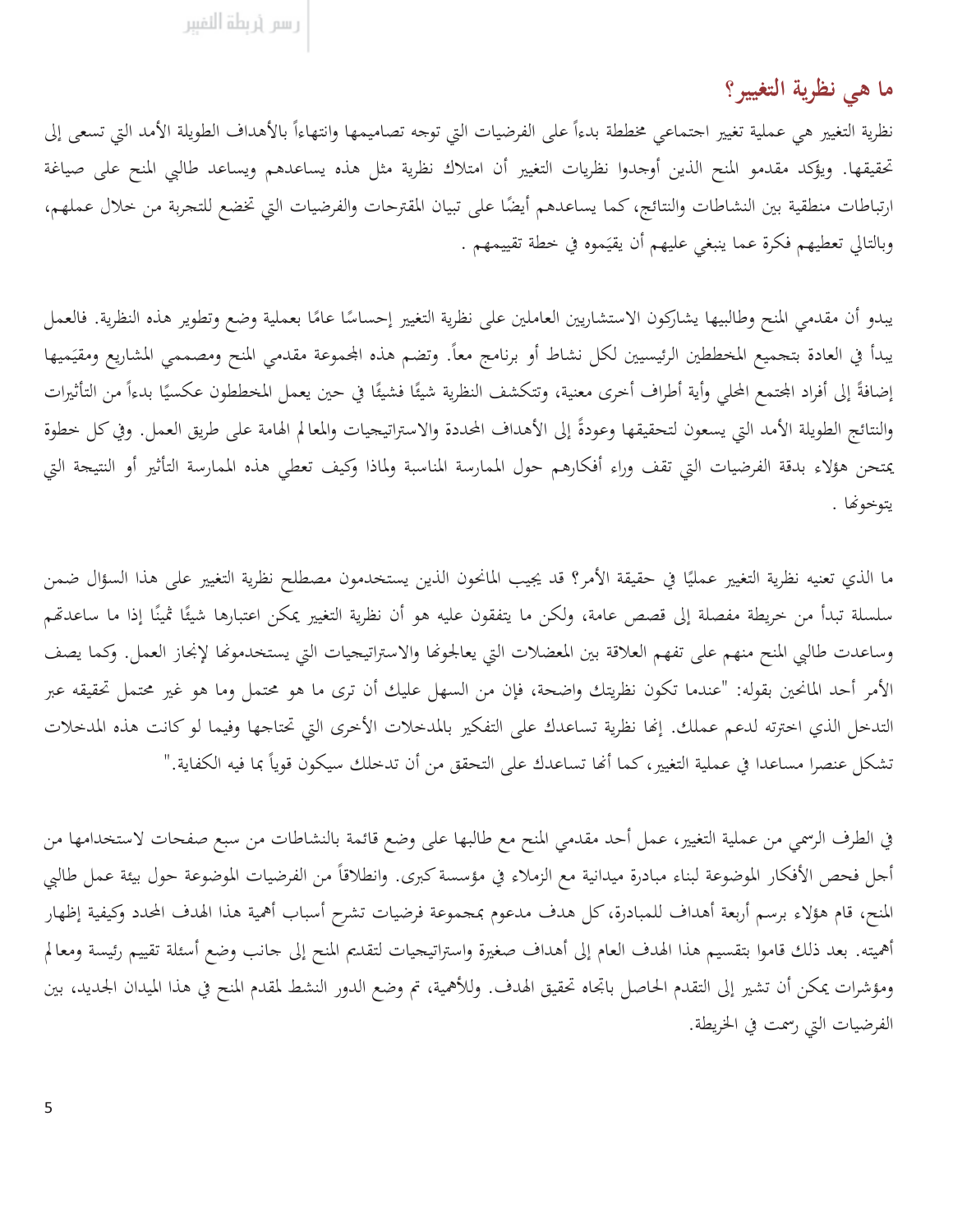بشكل غير رسمي، قام أحد مقدمي المنح بشرح النظرية التي تقف وراء برنامج معين يعمل على تحسين ظروف الأطفال من ذوي الدحل المحدود.كانت الفكرة هنا أن الأطفال يكونون بحالة جيدة عندما تكون عائلاتهم في حالة جيدة وهذه العائلات تعيش جيدًا في الأحياء التي تتمتع بوضع اقتصادي يمكّن أهلها من العيش بشكل جيد وهذا يعني وجود فرص أمام العائلات لتحقيق نحاحات اقتصادية وإقامة شبكات اجتماعية والحصول على حدمات نوعية ودعم ومساعدة. لقد تم إتباع طريقة مختلفة في تحديد وتأطير المشكلة لأن هذه المشكلة في حقيقة الأمر لا تكمن في العائلات ولكن في أن هذه العائلة أو تلك غير مرتبطة بمذه الفرص. هذا التصور والتحديد دفع بكادر المؤسسة إلى الطلب من بعض الفرق المحلية من السكان تجهيز وتصميم تدحلات من أجل مساعدة العائلات على الارتباط بأنظمة الدعم الموجودة في أحيائهم.

مثال آخر يأتي من أحد المانحين العاملين في مؤسسة ترى في نظريتها الخاصة بالتغيير محموعة أساسية من المبادئ أو القيم المتعلقة بطريقة العمل، وعبر صياغة هذه المبادئ والقيم والتي تتعلق أساسًا بأهمية تأمين إشراك الفقراء في تصميم برامج الحد من الفقر وكذلك عبر إجراء بعض التحاليل الناقدة والمحفزة بهدف فحص مدى التزام طالبي المنح المتوقعين بمثل هذه القيم، استطاعت المؤسسة أن تحسم بشكل أفضل فيما إذ كانت تقديراتها صحيحة.

من أين تأتي الأمثلة المستخدمة في هذا الدليل

يعتمد هذا الدليل على خبرات وتجارب مقدمى المنح وطالبي المنح والمستشارين الذين سبق وأن استخدموا نظريات التغيير من أجل تخطيط أو توجيه أو تقييم أعمالهم. جاء المساهمون في هذا الدليل من مختلف الميادين بما فيها التعليم، والتدريب الوظيفي، والتطوير الاقتصادي المحلي، ومنظمات حقوق الإنسان العالمية، والرعاية الصحية والإدارة، كما أن تجاربهم وخبراتهم في نظرية التغيير تختلف بشكل واسع، فقد تحدثنا مع عدد ممن استخدموا هذه النظرية، بعضهم منذ مدة طويلة وبعضهم حديث العهد بها ومن بينهم مقيَمون محترفون، ومدراء لمنظمات غير ربحية، وأشخاص كتبوا عن نظرية التغيير، وكان هدفنا دائمًا تجميع المعلومات والمشاركة فيها حول مجال عمل يعتبره المانحون مربكًا ومحيرًا.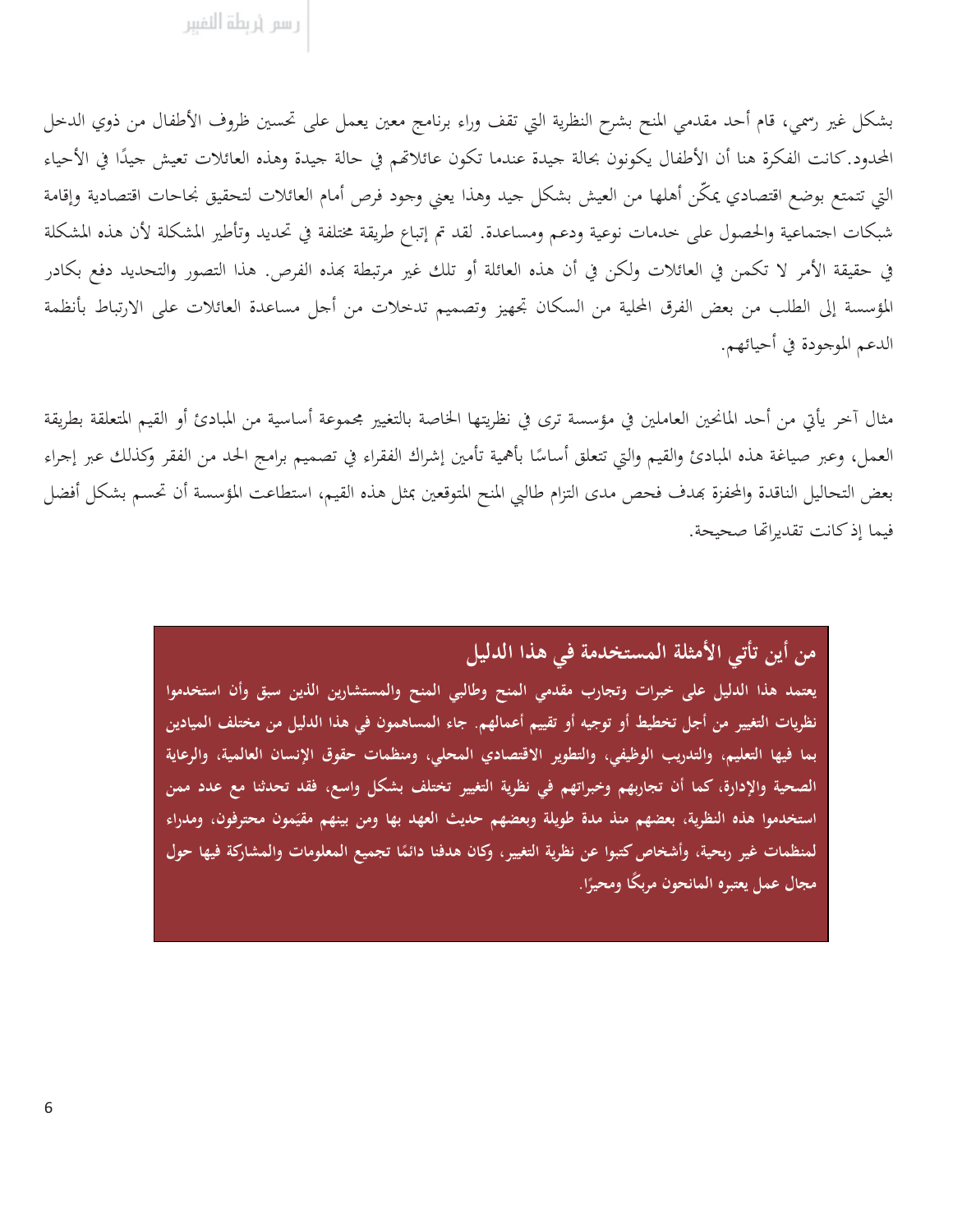ر سم (ربطة النفيبر

نظرية التغيير أو النموذج المنطقي

يستخدم بعض الناس مصطلح نظرية التغيير ومصطلح النموذج المنطقي بشكل متبادل، والبعض الآخر يقول أن من المهم الإبقاء على بعض التمايز بين المصطلحين. ما الذي نعنيه بهذين المصطلحين وما هو الفرق بينهما؟

- تتخذ نظرية التغيير رأيا واسعًا حول تغيير مرغوب، وتتفحص بحذر الفرضيات التي تقف وراء كل خطوة فيما قد يشكل عملية طويلة ومعقدة. إن صياغة نظرية ما غالبًا ما تنطوي على التفكير عبر كل الخطوات المتّبعة نحو إحداث التغيير المرغوب، وكذلك على تحديد الظروف المسبقة التي تتيح المجال للسير بكل خطوة أو ربما لكبحها مع وضع قائمة بجميع النشاطات التي سوف تنتج تلك الظروف بالإضافة إلى تفسير يشرح السبب وراء احتمال نجاح هذه النشاطات. وغالبًا ولكن ليس دائمًا ما تعرض هذه النظرية ضمن (قائمة تدفق).
- أما النموذج المنطقي فيتبنى نظرية عملية أضيق نحو العلاقة بين المدخلات والنتائج، وغالبًا ما يعرض على شكل جدول ترد فيه قائمة بالخطوات بدءاً من المدخلات والموارد وحتى الإنجازات التي تتحقق في البرنامج الموضوع لتحقيق هدف مرغوب. بعض مقدمي المنح يستخدمون النماذج المنطقية ليضعوا جدولاً بعناصر تنفيذ أو تطبيق نظرية التغيير .

ويوضح أحد مقدمي المنح ممن عملوا لسنين طويلة ضمن برنامج يهدف إلى تحسين نوعية المياه في أحياء مكونة من ذوي الدخول المتدنية، هذا التمايز بين المصطلحين فيقول: "النماذج المنطقية تربط بين نشاطات البرامج وبين النتائج التي يحققها العميل أو المستهلك، ولكن نظرية التغيير تحدد أيضًا كيفية إيجاد أنواع الشراكات الصحيحة، وتعقد المنتديات الصحيحة وتوفّر الدعم التقنى الصحيح، وأخيرًا تساعد الناس على العمل بشكل أكبر تعاوني وتركيز أدق على النتائج."

وكما يذكر أحد العاملين في التقييم، فإن بين التعريفين العديد من "المقاربات الهجينة التي تعتبر ببساطة أقل من نماذج المنطق التقليدي ولكنها ليست في شمولية نظريات التغيير،" ويعتمد النموذج الصحيح على العديد من العوامل بما فيها تعقيد المشروع، والوقت المحدد له، وأسلوب العمل لدى مقدم المنح وطالبها.

للمزيد من الاطلاع على الطريقتين وكيفية استخدامهما فرديًا أو جماعيًا أنظروا إلى *نظريات التغيير والنماذج المنطقية : التفريق بينهما* ، على الموقع الإلكتروني www.theoryofchange.org أسس الموقع الإلكتروني كل من مشروع Actknowledge وطاولة معهد آسبن المستديرة حول التغيير المجتمعي ويشمل العديد من الأدوات والموارد المستخدمة في إيجاد نظريات التغيير . من أجل المزيد من الاستيضاح حول تدوين نظرية التغيير والنموذج المنطقي.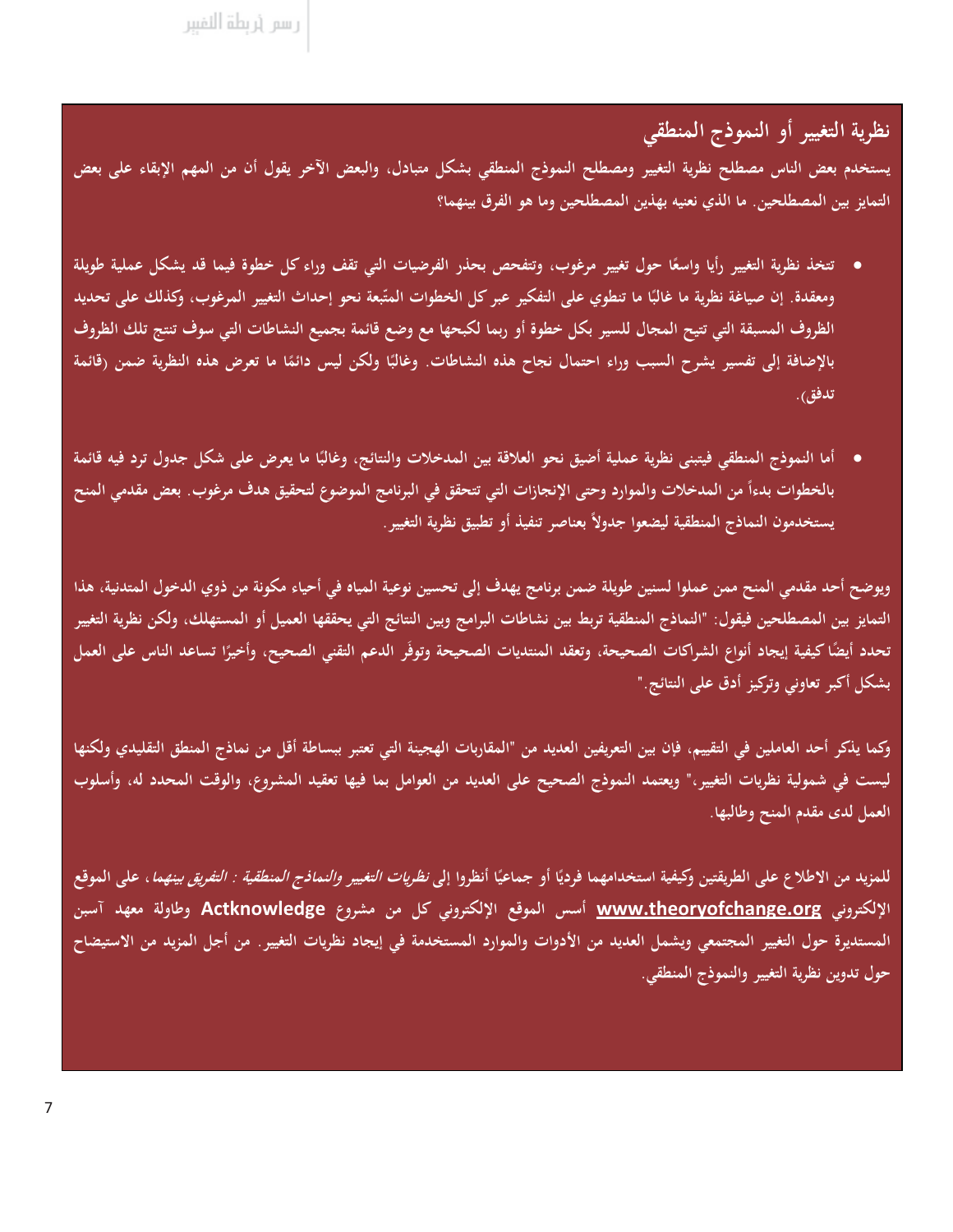ر سم (ربطة النفيبر

تجاوز اللغط حول التقييم نحتاج نحن كمقدمي منح إلى امتلاك أساليب للتقييم والتقدير تساعدنا على توثيق وتحليل العمل الذي ندعمه بطرق مفهومة لدى مؤسساتنا وعملائنا من طالبي المنح وكذلك للمجتمع أو للأطياف الأوسع من أجل مساعدة مقدمي المنح على وزن فوائد مختلف المقاربات المستخدمة. وتوفر جرانت كرافت، سلسلة أساليب التقييم وسلسلة من ألأدلة الموجزة. كل دليل هنا يشرح أساسيات أحد الأساليب ويجيب على الأسئلة الشائعة حول استخدامه كما يصف كيفية تطبيقه من قبل بعض المانحين، كذلك يشمل الدليل قائمة بالموارد التي قد يحتاجها القراء الراغبون في المزيد من التعلم، زوروا موقع <u>www.grantcraft.org</u> للمزيد من الإطلاع على العناوين الواردة في هذه السلسلة.

#### لماذا يقوم المانحون بتطوير واستخدام نظرية التغيير؟

يقول أحد مقدمي المنح: "إن نظرية التغيير بالنسبة للمؤسسة تشكل طريقة قوية لتعزيز المحاسبة والشفافية، كما أنها طريقة تشرح السبب وراء تمويل مشروع ما وما هو المشروع الذي نموله." وعندما يأتي دور التقييم يمكن لهذه النظرية أن تساعد مقدمي المنح وطالبيها على السواء على معرفة فيما لو كان عملهم يحقق النتائج المرجوة منه. إن نظرية التغيير هي أداة في يد مقدمي المنح لمساعدة أنفسهم ومساعدة طالبي المنح على تفهم التغيير وإدارة عملية التغيير وتقييم نتائج عملهم.

بدأت المفاهيم والأساليب التي نربطها اليوم بنظرية التغيير بالظهور بعد أعمال التقييم التي حرت في أعوام السبعينات والثمانينات من القرن الماضي، ولكن مصطلح "نظرية التغيير"لم ير النور إلا في أوائل أعوام التسعينيات من القرن الماضي أيضًا ضمن سياق المبادرات التي انطلقت من أحل تحسين نوعية الحياة في الأحياء ذات الدخول المتدنية، غالبًا عبر إشراك سكان هذه الأحياء في تحديد التوجهات. وقد اتجهت هذه المبادرات نحو وضع استراتيجيات وأهداف موسعة، وكانت أكثر عرضة للنتائج والأحداث غير المتوقعة وأكثر ميلأ لتغيير مساراتها الرئيسية وتقييمها من خلال أساليب تقييم تقليدية. حاءت نظرية التغيير لتعطي هذه المبادرات وسيلة شاملة لتخطيط عملها وإشراك العديد من الأطراف المعنية وتقرير المعالم التي ستضعها في طريقها نحو أحداث التغيير المطلوب في هذه الأحياء.

أدرك مقدمو المنح قيمة استخدام نظريات التغيير في سلسلة واسعة من المشاريع وبدرجات مختلفة من القوة. بعض المؤسسات استخدمت هذا التوحه لتشكيل مبادئها التشغيلية وتصميم الاستراتيجيات الخاصة ببرامجها. والبعض الآخر استخدم هذا التوحه لمساعدة مقدمي المنح وطالبيها على تصميم برابحهم وإدارة التغيير التنظيمي أو التخطيط لمضاعفة العمل والنمو. العديد منهم اكتشف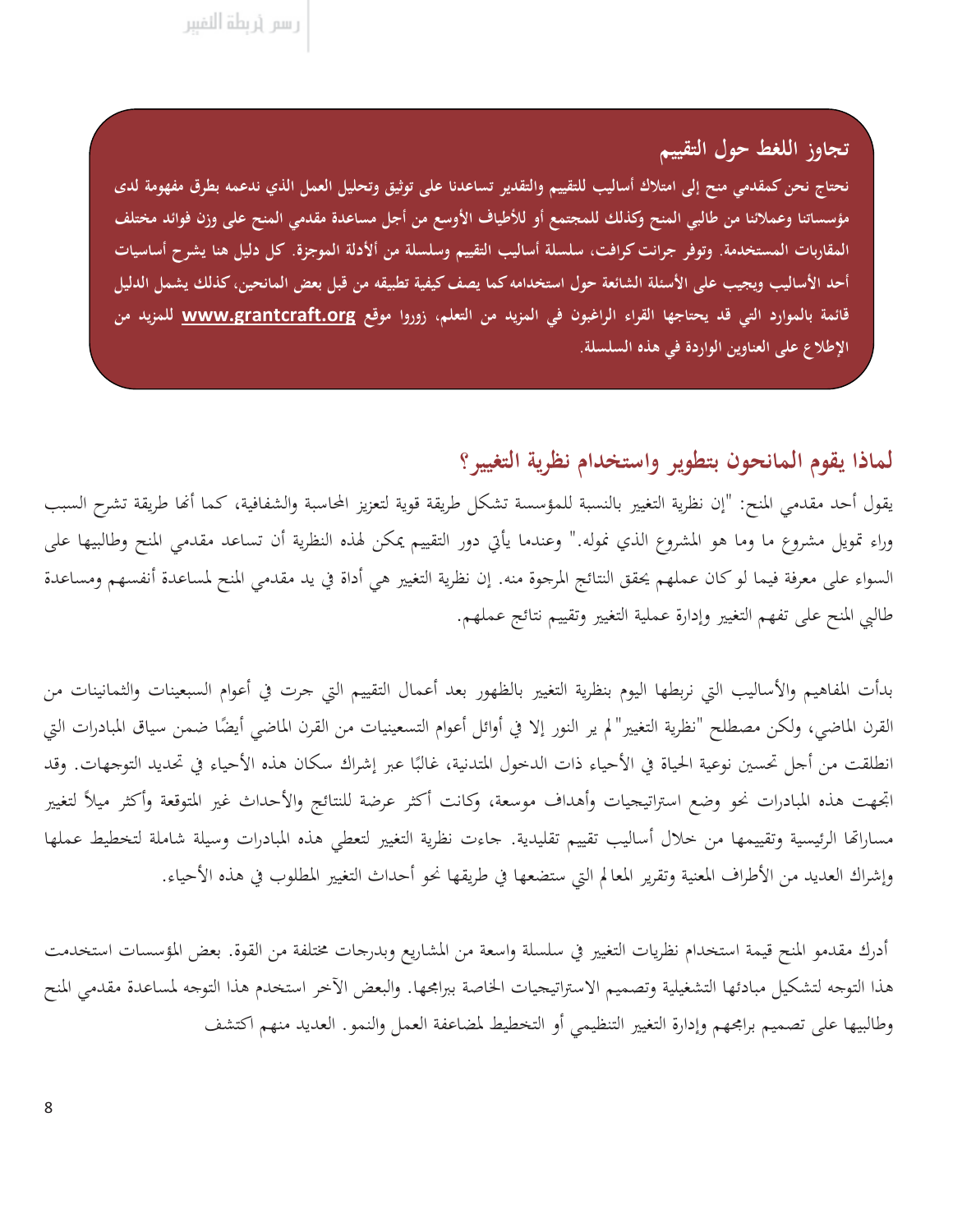أهمية هذه النظرية في المواقف التي يصعب فيها تعريف أو قياس النتائج المرغوبة مثل نوعية حياة أفضل في الأحياء، أو تطوير مؤسسة غير رسمية أكثر فعالية أو إدامة التأثير في ميادين عمل المؤسسة.

عمليًا، تعتبر نظرية التغيير عنصرًا مساعدًا لأنَّما تعطي القدرة لمقدمي المنح ومخططي البرامج على تحقيق عدة أشياء هي:

- إنها تؤسس لوضع مبادئ ومفردات عامة. تقول إحدى مقدمات المنح في معرض استذكارها لعمل قامت به من أجل مساعدة طالبي منح على تطوير نظرية تغيير "النظرية توفر لغة مشتركة لتتحدث بما بين زملائك وبين جمهورك بخصوص ما تفعله وكيف تفعله." كذلك يوضح أحد المستشارين الذين ساعدوا على تخطيط وتحهيز تمويل دولي للعدالة الاجتماعية نقطة مشابحة فيقول "بدون وجود نظرية مصاغة بوضوح، يصبح التخطيط وبشكل حتمي أمرًا لا يحقق إلا غرضًا معينًا فقط، وعرضة لتدخل غير ضروري من أفراد متنفذين مما يعّرض المؤسسة إلى مخاطر السير في اتجاهات بعيدة التركيز عن رسالتها."
- توضح مضامين الفرضيات. معظم الناس يمتلكون نظرية للتغيير من أجل تسيير أعمالهم، على الرغم من أنَّما قد تكون نظرية متحذرة داخل مضامين فرضياتهم التي لم تخضع بالضرورة لفحص علني أو لتفكير منطقى. على سبيل المثال، قام أحد المانحين بدعوة طالب منحة من أحل وضع وتطوير نظرية تغيير لمشروع يتعلق بمدمني المخدرات، وكان من نتائج الحوار الذي دار بين الطرفين أن أدرك العاملون مع طالب المنحة أنهم ظلوا دائمًا يفترضون بأن برنامجاً لفترة (30) يوم يعتبر وقتًا كافيًا لشفاء المدمن، ولكنهم سرعان ما بدؤوا بمسائلة صحة هذه الفرضيات: كيف تم الإقرار بأن ثلاثين يومًا هي فترة كافية في الدرجة الأولى؟ هل إتباع المرونة في مسألة طول المدة يمكن أن تعطيهم قدرة أفضل على تقديم علاج أنجح؟ قال مقدم المنح معّلقًا: "لقد نظروا إلى برنامجهم من زاوية مختلفة وتساءلوا: إن نتائجنا جيدة ولكن لماذا لا تتحسن؟ كيف يمكننا تحسينها؟"
- تحديد الموارد وتفقَّد ملائمتها. إن تسجيل آلاف العوامل المساهمة في التغيير ضمن لائحة مخصصة يدفع إلى تسليط الضوء على الموارد الخارجية والمالية وغيرها، والتي يمكن جمعها لتحقيق الهدف. وقد صرحت أحدى السيدات العاملات في تقديم المنح أن تطوير نظرية التغير ساعدها وساعد طالبي المنح على "تعزيز نوع من تطوير البنية التحتية بنحاح دون أن يحمل أحد المسؤولية وحده عن بناء كل شيء. وتضيف "لقد احتجنا إلى تشكيل تحالف استراتيجي من الشركاء ومن بينهم المدارس والمستشفيات والشركات والقطاع العام. وكان هؤلاء جميعًا عازمين على المشاركة في المسؤولية بمدف تحقيق مجموعة من النتائج المشتركة." وقالت سيدة أخرى تعمل في المحال نفسه أن تطوير نظرية تغيير مرتبطة بعمل المؤسسة ساعدها وساعد زملائها وزميلاتها على التفكير "بمستوى التأثير والنفوذ والقوة المعقولة،" الذي يمكن أن يتوقعوه لتوفير الموارد المالية المطلوبة.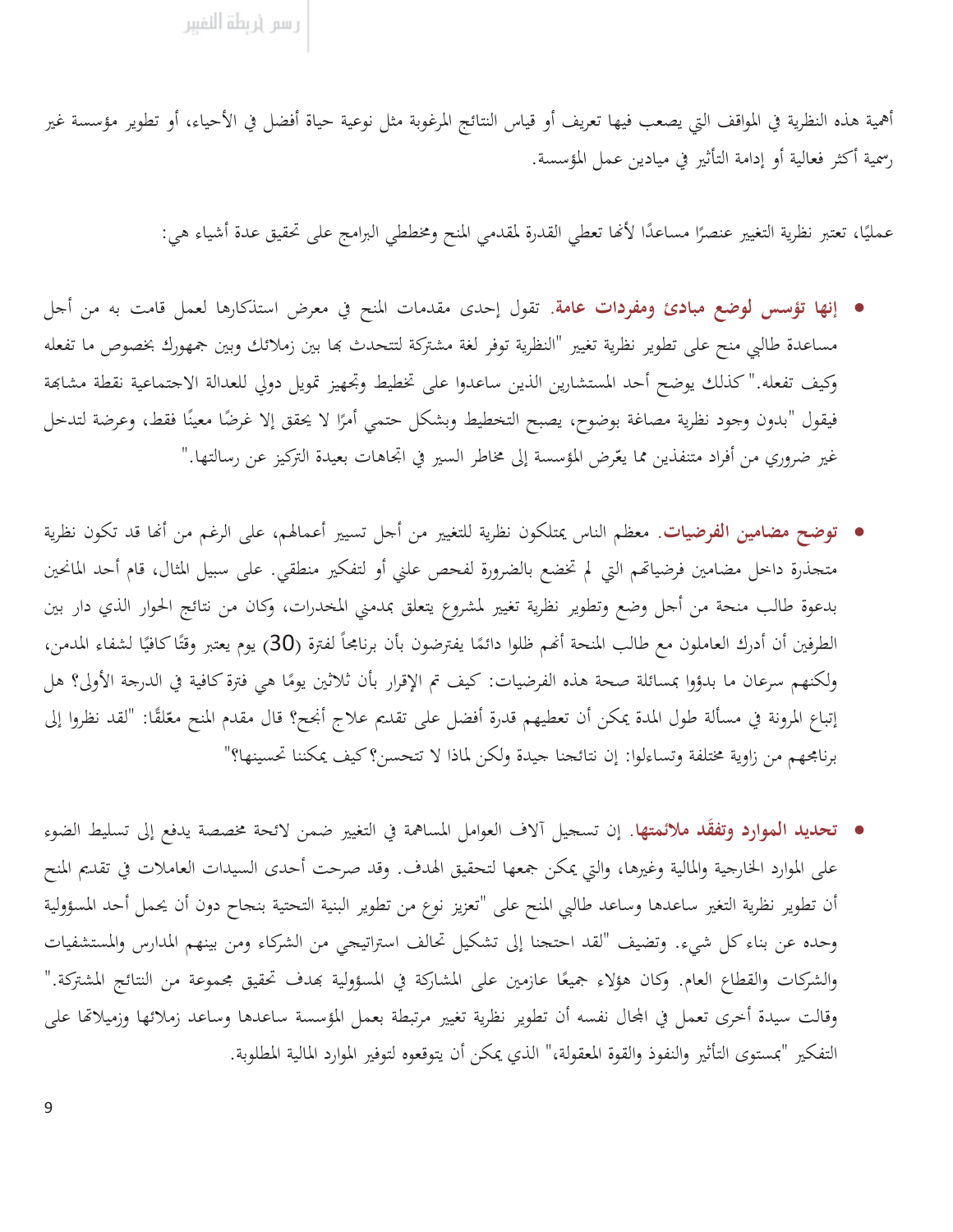- تصميم خطط عمل أكثر واقعية. يقول أحد المقَيمين الذين يعملون في معظم الأحيان مع طالبي المنح: "اعتقد أن القيمة التي تضيفها نظرية التغيير هي في كونَّما في الحقيقة تجبر الناس على مسائلة فرضياتهم الخاصة حول العمل الذي يحاولون القيام به." تقول أحدى مقدمات المنح "لا يمكن اعتبار نظرية التغيير على أنها خطة لبرنامج، ولكنها تؤسس لعادات وتوجهات فكرية تساعدك على وضع حطة جيدة لبرنامجك،" وتقول أخرى إن نظرية التغيير تساعد على تطوير برنامج "معقول وعملي وقابل للتجربة."
- توضيح خطوط المسؤولية. لأن نظرية التغيير تساعد على كشف المضامين الداخلية للبرنامج، فإنها تعطي كل من مقدم المنح وطالبها فكرة شديدة الوضوح عن مسؤولياتهم التي سيحاسبون عليها. وقد ذكر أحد طالبي المنح أن تطوير نظرية التغيير دفعه إلى تحديد النتائج التي سيتحمل مسؤوليتها هو وزملائه مما يعني كما قال "أننا سنعتبر أنفسنا مسئولين ومحاسبين عن تلبيتها ومتابعتها وغيره."
- إيجاد تقييمات أكثو معنى. قال أحد مدراء مؤسسة عاملة في تقديم المنح أن تقييم مؤسسته ظل يتبع سابقًا مقاربة تقليدية يقوم فيها مقَيمون من خارج المؤسسة "بوضع كتاب تلصق عليه قصاصات ورق لبعض اللقطات القديمة بحيث تتم مقارنتها بالعمل الذي تم إنجازه حتى اليوم،" وهذه المقاربة لم تكن أداة متحركة تساعد ضباط البرامج في عملهم ولا في دفع رسالة مؤسستهم إلى الأمام، ولكن وبعد أن أنخرط ضباط البرامج في وضع وتطوير نظريات تغيير بالتعاون مع طالبي المنح، أصبحت عملية التقييم أكثر تكاملاً ضمن العمل اليومي والجاري، مطلقة بذلك فترات منتظمة من التثقيف المؤسسي.
- المحافظة على التشكك ولكن بطريقة صحية وسليمة. تقول إحدى العاملات في التقييم: "إن النظرية هي شيء حاضع للفحص والتحربة. وفي الوضع المثالي يتم بناء عناصرها ضمن بحث تحريبي ولكن– وهذا هو بيت القصيد– إن التحربة هي شيء غير مثبت،" وعلى هذا فإن نظرية التغيير يمكن أن تكون شيئًا قيّمًا يوضع بين يدي مقدمي المنح وطالبيها لكي يتفقدوا مع مرور الوقت فيما لو كانت العوامل التي اعتبروها هامة صحيحة كما كانوا يتوقعون في حقيقة الأمر.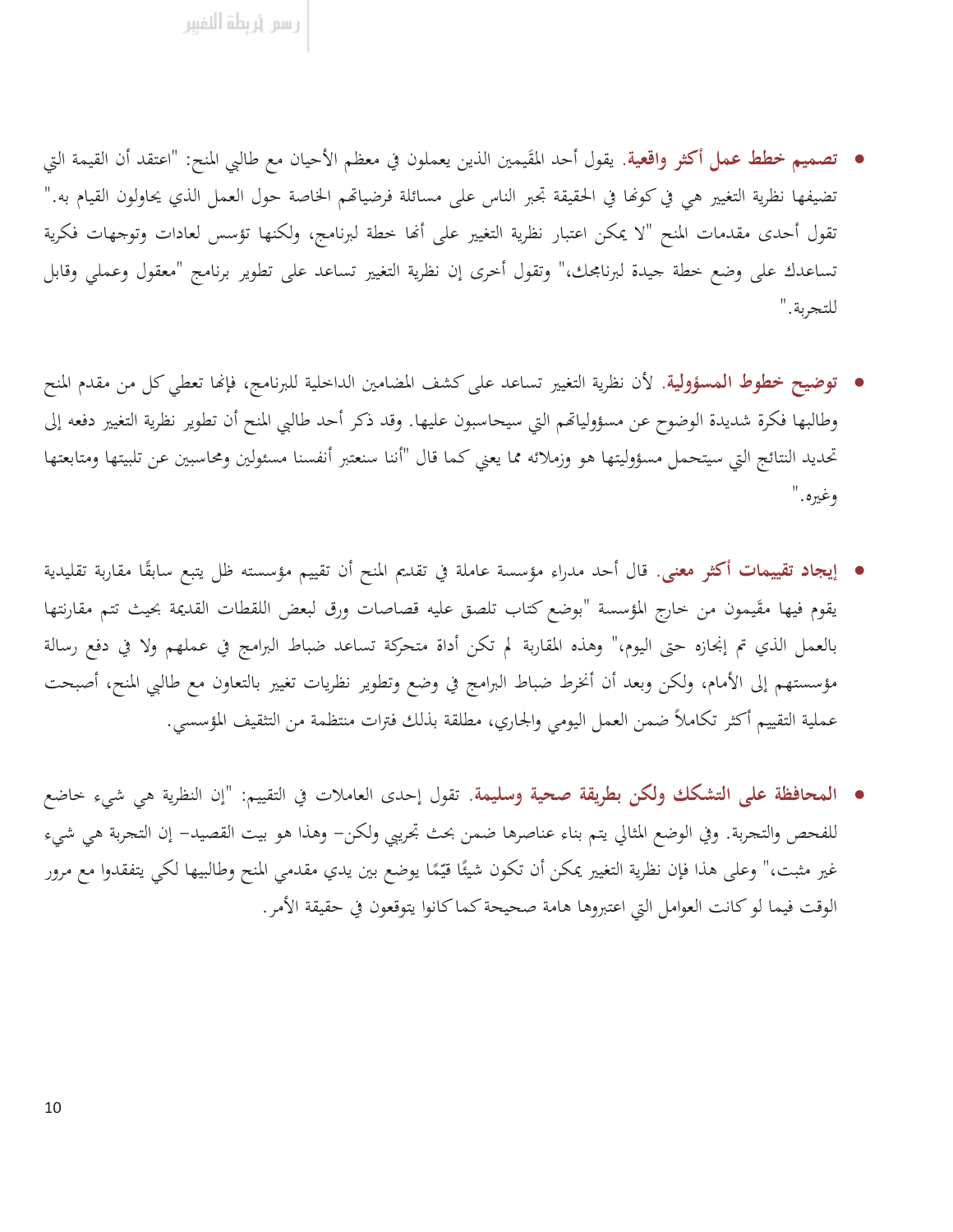ر سم (ربطة النفيبر

#### تأطير أسئلة التقييم

عبر توضيح الخيوط المتشابكة لأية مبادرة معقدة، تطلق نظرية التغيير، الأسئلة التي يرغب مقدم المنح بطرحها خلال فترة العمل، سواء من خلال التقييمات الرسمية أو المراقبة غير الرسمية. على سبيل المثال: تفترض أحدى نظريات التغيير الواقعية والموضوعة لأحد البرامج الوطنية للبناء الميداني أن النجاح على المدى الطويل يعتمد على توسيع المعرفة في مجال جديد نسبيًا للممارسة، لذلك، يتوقع مقدم المنح وبشكل استراتيجي أن يقود سلسلة من الأبحاث التثقيفية والتطبيقية ومن ثم أن يدعم النشاطات القائمة لمساعدة الناس في هذا المجال على استيعاب وتجميع ما تعلموه.

وتقدم نظرية التغيير ثلاثة أسئلة تقييميه متعلقة بذلك الخط الخاص بالعمل:

- 1— هل يعمل البحث الاستراتيجي على إغناء وتحسين سياسة التدخلات في الأوضاع التنظيمية والقانونية القضائية؟
	- 2– ما هو التقدم الذي تحقق نحو تطوير أطر ومؤشرات النجاح وغيرها من أدوات المعرفة؟
- إلى أي مدى يمكن لمنظمات السياسة المهنية والمجموعات الشعبية المشاركة في البحث الاستراتيجي أن تعتبر -3 مثل هذا البحث مفيدًا لها.

كذلك تذكر نظرية التغيير المعالم أو المؤشرات التي ينبغي ملاحظتها:

- الآليات اللازمة لدمج وتجميع وتنسيق العمل التثقيفي في الميدان.
- إثبات وجود أدوات لتوحيد العمل في الميدان والسير به إلى ألأمام.
	- زيادة في البحث تغطي مختلف قضايا السياسات والأنظمة.
- إثبات وجود أدوات لنقل ونشر المعرفة الجديدة إلى أنصار السياسات والمجوعات الشعبية.
- إثبات وجود اعتماد أكبر بين أنصار السياسات والمجموعات الشعبية على البحث الاستراتيجي.
- وجود مجموعة متنوعة من المعلمين المهتمين بالمصلحة العامة ليبدءوا بإطلاق القضية الميدانية المطروحة ومتابعة تقدمها في مختلف المنتديات والأنظمة والمؤسسات.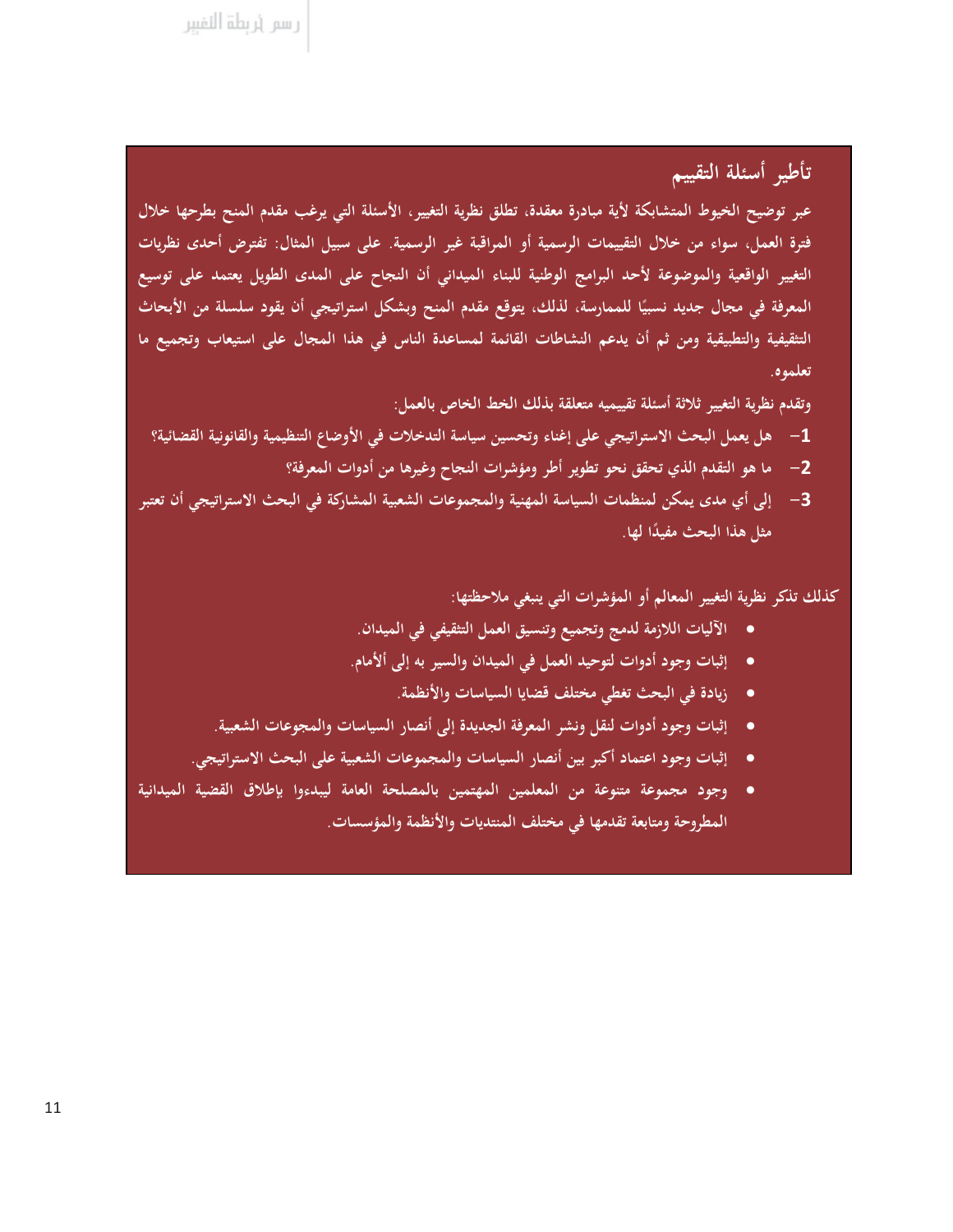رسم أربطة النفببر

## دراسة عن حالة مصغرة: نظرية التغيير كأساس للتخطيط الاستراتيجي

كحزء من إستراتيجيتها لمساعدة المنظمات غير الربحية ذات الأداء الجيد على النمو والتوسع، قررت إحدى المؤسسات أن تدعم عملية تخطيط الأعمال في عمق نسيج هذه المنظمات الطالبة للمنح، وقد تمت الاستعانة بإحدى الشركات الاستشارية اللامعة لهذا الغرض ولكن قبل كل شيء طلبت المؤسسة من طالبي المنح أن يقوموا بوضع وتطوير نظريات التغيير الخاصة بحم.

ويقول أحد مقدمي المنح ممن انضموا لصياغة هذه الإستراتيحية: "لقد اكتشفنا أن تخطيط الأعمال لا يتم بشكل صحيح إلا إذا بني على أسس نظرية التغيير التي تطبقها المؤسسة. إن خطة الأعمال في جوهرها هي مسودة تسليم أو توصيل تشمل كيفية قيامك بتوصيل الخير الاجتماعي إلى العالم، ولكن حين لا توجد لديك نظرية تغيير تستطيع من خلالها إيجاد ذلك الخير الاجتماعي فإن خطتك للعمل ستفتقر إلى المستوى الملائم من التركيز على إيجاد القيم الاجتماعية الملائمة. وقد تجد أن خطة العمل التي وضعتها تحسب حساب أشياء كثيرة ولكنها لا تحسب حساب القيمة الاجتماعية المنشودة."

لذلك ومن أجل التعّرف أكثر على هذه العملية، قامت جرانت كرافت بالتحدث مع المدير التنفيذي لإحدى المنظمات الطالبة للمنح والتي تقدم حدمات توظيف لمحرمين سابقين، وكذلك مع أحد الميسَرين الذي ساعدها وساعد فريقها على وضع نظرية التغيير .

#### كيف استطاع طالب المنحة إخراج نظرية التغيير إلى الوجود؟

عبر ثلاثة أيام من الحوار قام الفريق المؤلف من المدير التنفيذي للمؤسسة، وأربعة مدراء برامج واثنان يمثلان الشركة الاستشارية التي ستساعد لاحقًا في وضع خطة الأعمال بتوضيح الفئة المستهدفة لدى المنظمة الطالبة للمنحة والأهداف التي تسعى إلى تحقيقها لعملائها. بعد ذلك قام الفريق بمراجعة عكسية عبر طرح سلسلة من الأسئلة حول الفرضيات التي تقف وراء عملهم، وكان هدفهم هنا بناء نظريتين للتغيير، الأولى نظرية تغيير للبرنامج والثانية نظرية تنظيمية للتغيير.

طرحت نظرية تغيير البرنامج السؤال التالي: لماذا تقوم المؤسسة بتوصيل الخدمات إلى فئة معينة من العملاء بالطريقة التي تفعلها الآن؟ بكلمة أخرى، ما الذي تأمل المؤسسة من عملائها أن يحققوه ولماذا وكيف تؤدي خدماتها إلى مثل هذه النتائج؟ أما نظرية التغيير التنظيمية فقد طرحت السؤال التالي: "ما هو المطلوب من المؤسسة أن تفعله، وتفعله بطريقة مختلفة كي تخَّسن من قدرتما على توصيل نظريتها في تغيير البرنامج؟"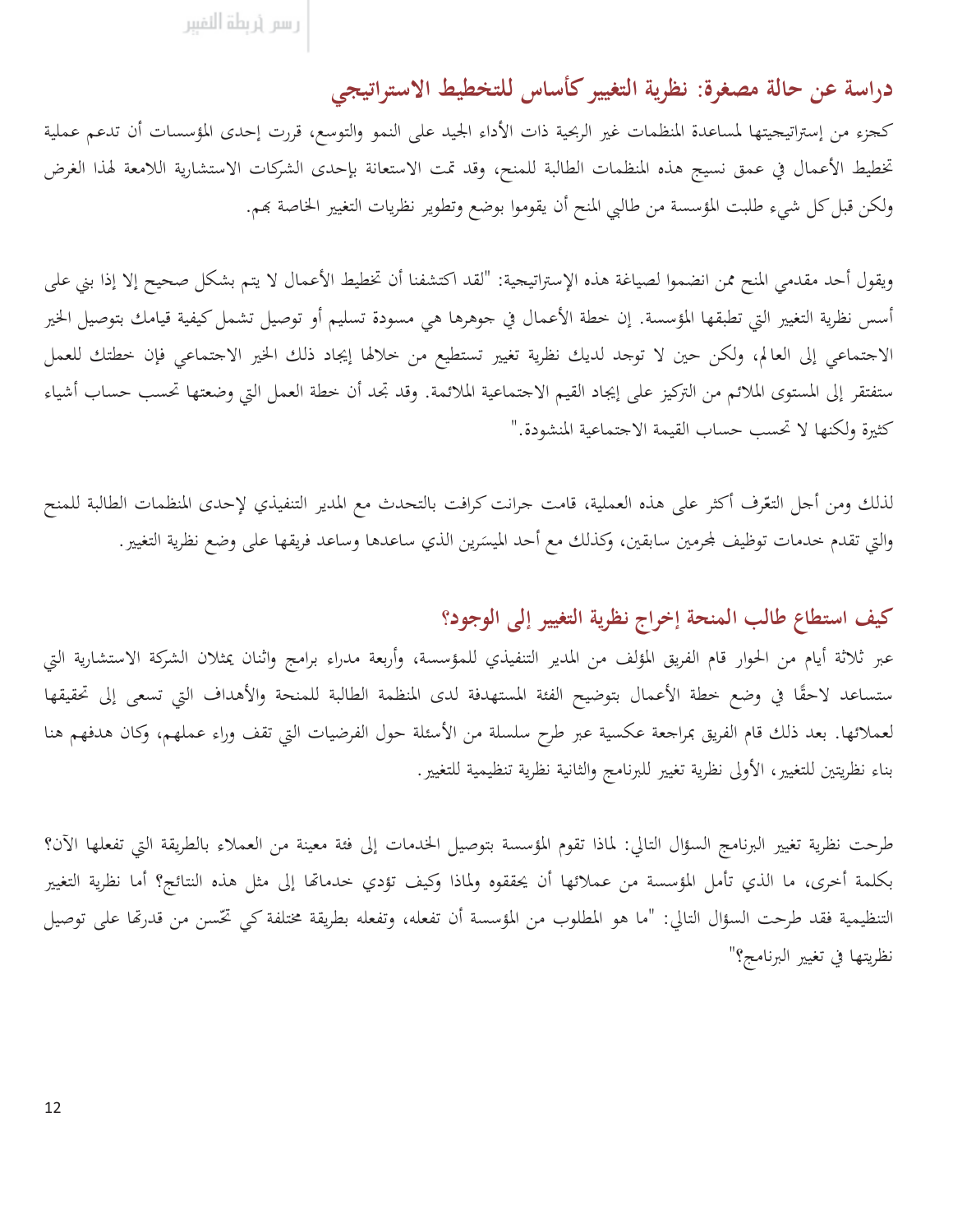خلال العملية، وجد طالبوا المنح المشاركون أن عليهم تحديد أربع نقاط وبأوضح ما يمكن:

- من هم بالضبط الأشخاص المعنيون ضمن فئة عملائهم.
- ما هي النتائج التي كانوا يهدفون إلى تحقيقها وكيف يمكن معرفة هذه النتائج وقياسها (عبر استخدام المؤشرات).
	- ما هي الخدمات التي قدَّموها لمساعدة عملائهم على الوصول إلى النتائج المرحوة.
	- ما هي مضامين المؤسسة المتعلقة بالبني الداخلية والعمليات والكادر الإضافي والدعم.

كل نقطة هنا تعتبر مهمة بالنسبة لخطة الأعمال التي سوف يطورونها لاحقًا بهدف توجيه نمو المؤسسة.

ما الذي تم تحقيقه عبر بناء نظرية التغيير

تقول المديرة التنفيذية لإحدى المؤسسات المانحة: "ينبغي على أن اعترف أنني فوجئت بالمدى التي ساعدتنا فيه هذه النظرية." وتضيف أنه قبل أن تبدأ نظرية التغيير عملها،كان لديها إجابات سهلة للعديد من الأسئلة التي اكتشفناها: "كنت سأقول نعم بالطبع يمكنني أن أصف فئة عملائي،" ولكن الأمر استغرق عدة ساعات قبل أن يتفق الفريق على تعريف ثابت. تقول: "كان الاختلاف يدورحول العملاء الذين على أطراف الفئة المستهدفة ولكن إدارة هذه الأطراف يشكل التحدي الأكبر أمام كل وكالة خدمات إنسانية." في نهاية الأمر تمكن طالبو المنح والمؤسسة من تحقيق ما يلي :

• صورة واضحة عن أهداف المؤسسة. أورد طالب المنحة الملاحظة التالية: "لقد أعجبني أن النظرية جعلت من التعريفات الكبيرة حقيقة محسدة." كان الاجتماع مفيدًا وقيَمًا ولكنه لم يخلو من بعض حل الألغاز أحيانًا. أروع اللحظات جاءت بعد ما صرح أحدهم بأن المؤسسة افترضت أن مساعدة المحرمين السابقين على تحصيل وظائف يمكن أن يخفف من ارتدادهم إلى مسلكياتهم القديمة. عند هذه النقطة أدركوا جميعًا أن هذا البرنامج لا يفعل شيئًا محددًا بخصوص معالجة الارتداد إلى السلوك السابق، لذلك سأل ميسَر الاحتماع : "هل تريدون اعتبار أنفسكم مسئولين ومحاسبين عن تخفيف معدلات الارتداد؟" على المدى البعيد، قررت المؤسسة التركيز على اعتبار نفسها مسئولة ومحاسبة عن استمرارية عملائها في العمل إضافة إلى متابعة الارتداد عن السلوك السابق للتأكد من أن فرضيتهم القائلة — بأن الحصول على وظيفة بالنسبة لهؤلاء المحرمين السابقين يمكن أن يخفف من ارتدادهم — هي فرضية صحيحة.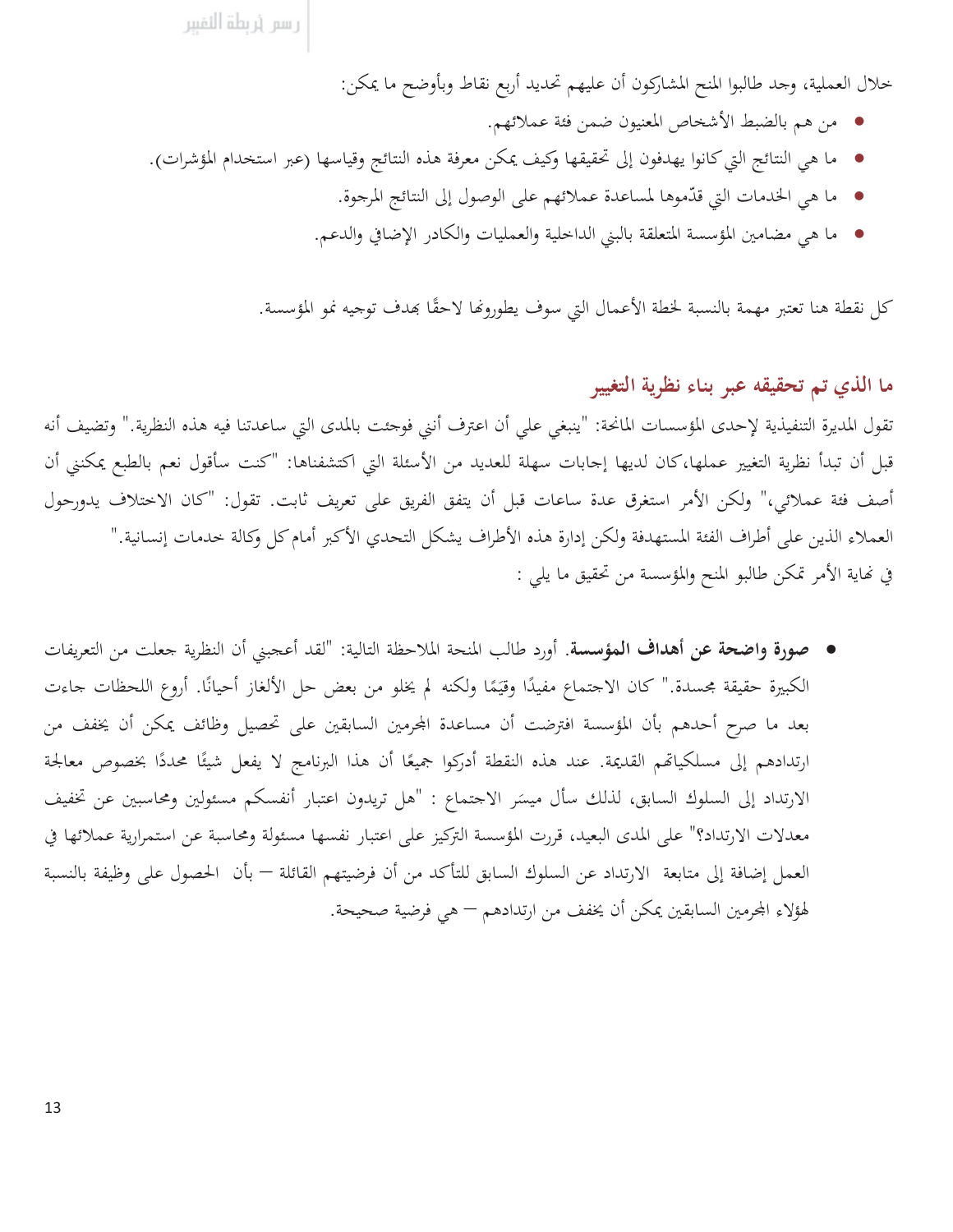- إحساس أقوى باحتياجات الجمعية. إن أية نظرية قوية للتغيير تساعد فقط في حالة امتلاك المؤسسة للموارد المناسبة لتطبيقها. عن هذه الحالة، تحدث طالب المنحة حول متطلبات الكادر البرمجية والإشرافية والإدارية، بالترافق مع تحسين وتوسيع نموذج البرنامج. كما يقول مسئول البرنامج فقد أدركت المحموعة خلال وضعها الخطة أن "كل شيء له نتائج تنظيمية."
- قدرة أكبر على التحليل. يكمن أحد عناصر الجذب لمقارنة نظرية التغيير، بالنسبة للمؤسسة، في قدرتها على تشجيع ظهور ثقافة تعليم وتحليل داخل المنظمات الطالبة للمنح وفي هذا الصدد يقولون: "أننا نعتقد أن التوجه التقليدي في العمل مع طالب المنح والذي كان يتم فيه استئحار مقيَم من الخارج لتعميم طرق التقييم وإيجاد نظام جمع المعلومات وتحليلها ومن ثم وضع تقرير بمذا الشأن، لم تكن طرقاً صحيحة من أحل دفع عمل المنظمات غير الربحية إلى الأمام، لأن مثل هذا التوجه لا يحسَن القدرات ولا الأداء الإداري."
- وضع مسودة للتقييمات. حاليًا تشارك منظمة طالبي المنح هذه في تقييم تأثير عدد من برامج تطوير القوى العاملة، وقد تم إدخال النتائج والمؤشرات والقياسات في هذه الدراسة وحددت على أساس أنها جزء من نظرية التغيير، وتتوقع المؤسسة أن يساعد التقييم على معالجة بعض المسائل الأساسية حول فعالية البرنامج وقياسات الأداء وهي مسائل ينبغي متابعتها من أجل إدارة وتحسين عملياتها.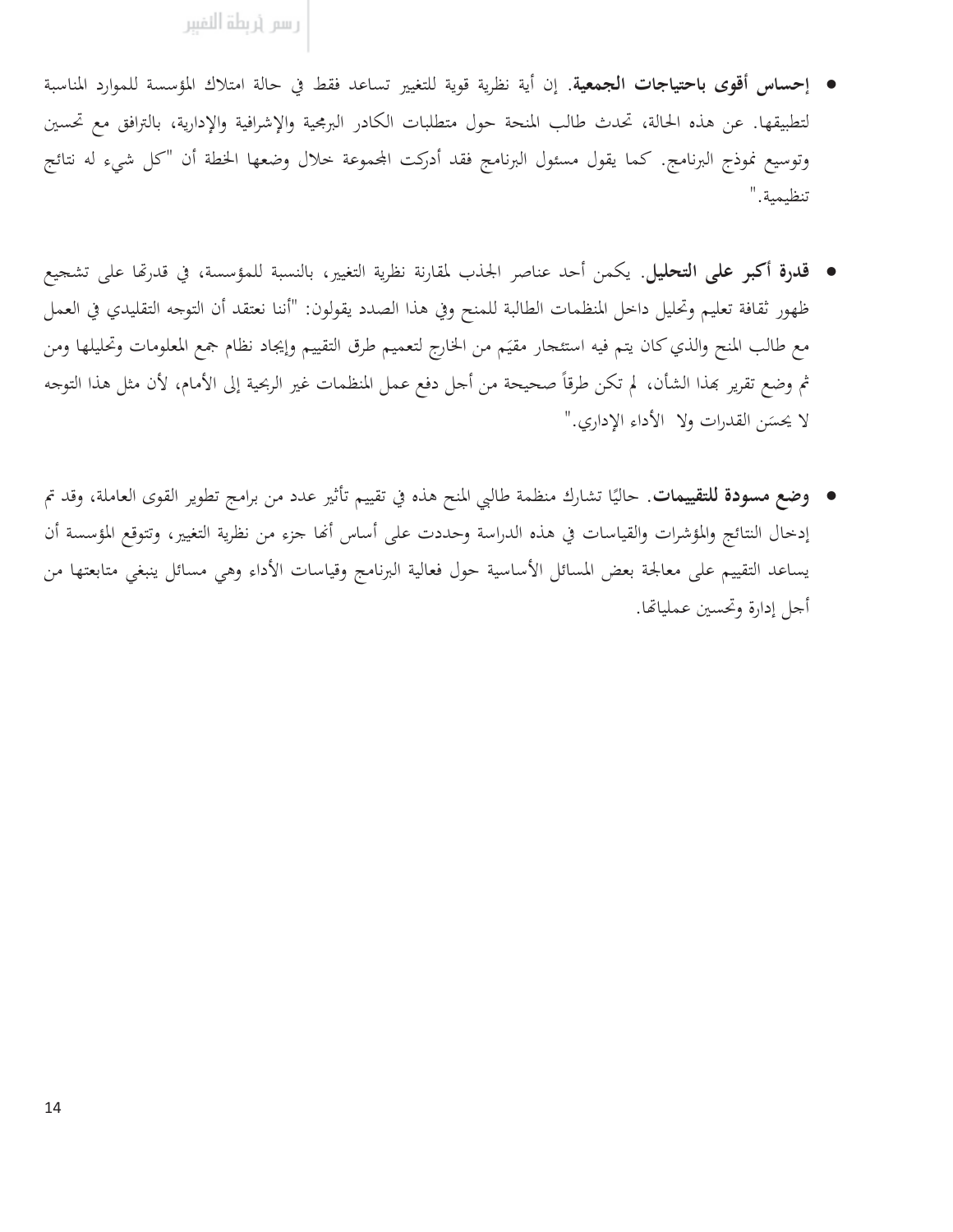#### لمزيد من المعلومات

هناك عدة مؤسسات تقدم معلومات مساعدة حول نظرية التغيير إضافة إلى بعض النماذج التي قد يجدها طالبوا المنح ومقدّموها مفيدة في وضع نظرية تغيير أو نموذج منطقي.

- نظرية التغيير (www.theoryofchange.org )مشروع تعاوني أتاحته مؤسسة Actknowledge ومعهد الطاولة المستديرة في آسبن حول التغيير المجتمعي. هذا الموقع الالكتروني الشامل يقدم مصفوفة واسعة من المعلومات والأدوات والوثائق العينية حول خلفية الموضوع، والتي يمكن أن تساعد مقدمي المنح وطالبيها على الشروع بوضع نظرية تغيير .
- مؤسسة دبليو كي. كيلوغ **(www.wkkf.org)** *دليل تطوير النموذج المنطقي* **وهو دل**يل مرافق لكتّيب التقييم الذي وضعته المؤسسة ويركز على كيفية وضع وتطوير واستعمال النموذج المنطقي.
- مقدمو المنح للمؤسسات الفعالة (GEO) (www.geofunders.org) توفر هذه المؤسسة قنوات اتصال لمختلف  $\bullet$ الموارد المتعلقة بنظرية التغيير بما فيها أداة تطوير نظرية التغيير التي وضعتها INSP، ونظرية التغيير التنظيمية التي وضعتها **GEO**
- مؤسسة آني. إي. كاسي ( <u>www.aecf.org )</u> *نظرية التغيير: أداة عملية للعمل، نتائج وتعلم*، وهو كتيّب أصدرته المنظمة المذكورة يستهدف المؤسسات المجتمعية العاملة في برامج صنع الارتباطات، وهو متوفر على الموقع الإلكتروني المذكور .
- الشبكة الدولية حول العطاء الإنساني الإستراتيجي( www.insp.efc.be )كتاب أداة تطوير التغيير ومعه دليل مرافق  $\bullet$ يمكن تنزيله على الحاسوب من الموقع الالكتروني لمؤسسة INSP.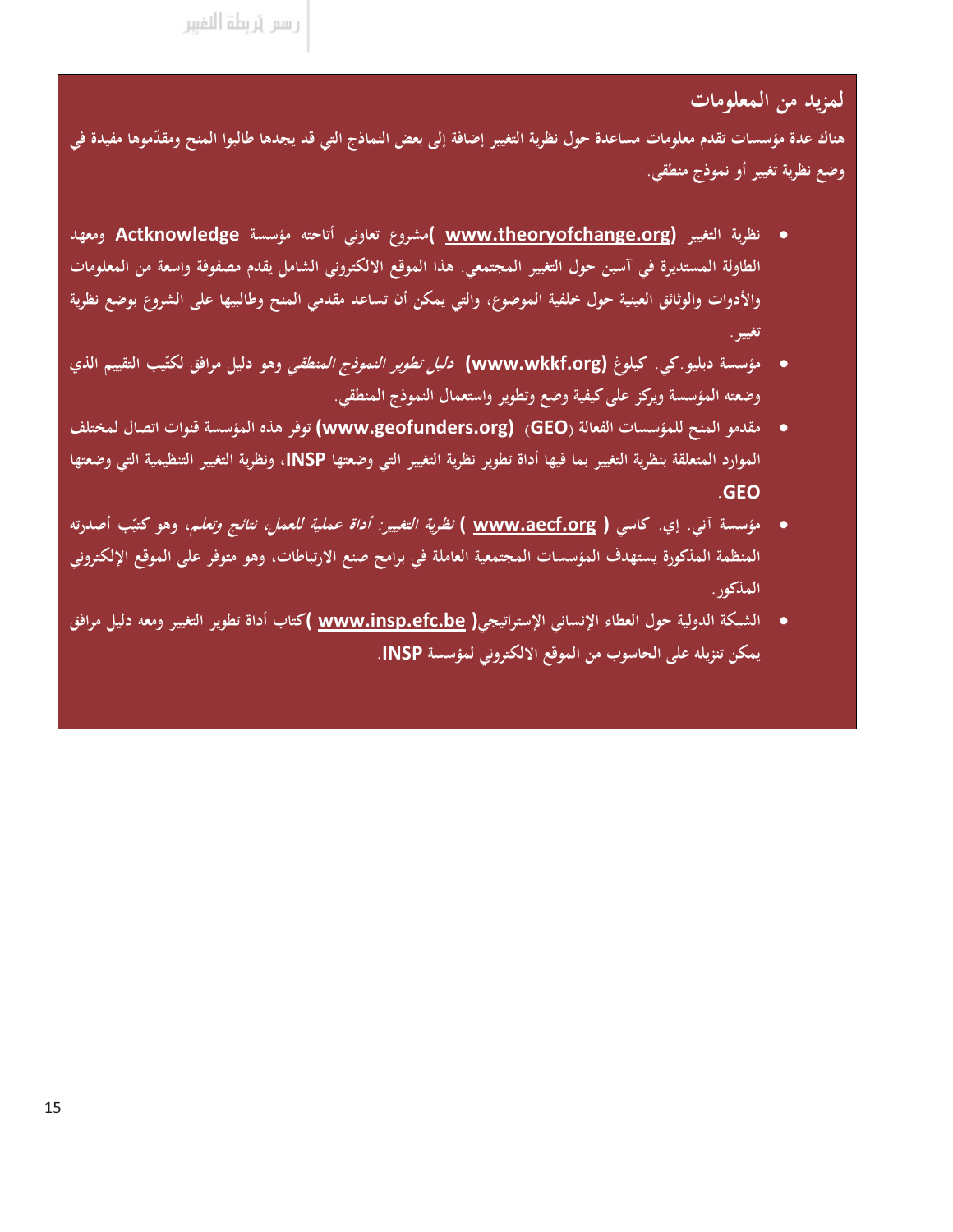# تصور ما يلي: كتابة نظرية تغيير أو نموذج منطقي .

ترد نظريات التغيير والنماذج التطبيقية بأشكال وأحجام متعددة ولكن فيما يلي فكرة عامة عن أشكالها:

يتم توضيح نظريات التغيير في الأغلب على شكل تصميمات متحركة ومعقدة في الكثير من الأحيان، باستخدام نوافذ وأسهم تساعد على رسم العملية وشرح كيفية تركيب عناصرها معًا، والأسباب التي تجعلها تعمل بشكل جيد. للثال التالي مأخوذ من الشبكة الدولية للعطاء الإنساني الاستراتيجي حول أداة تطوير نظرية التغيير، ويقدم المثال نظرة شاملة حول الخطوات المتبعة في إيجاد نظرية تغيير والأسئلة التي تطرح بمذا الخصوص إضافة إلى طريقة فهم المعلومات والعلاقات التي تربط هذه المعلومات، وتصويرها، وهذا المثال يمكن متابعته على الموقع الإلكتروني www.insp.efc.be



النماذج للنطقية تظهر غالبًا على شكل حداول مع عناوين تساعد للخططين على وصف العملية المعينة عبر تجزئتها إلى عناصرها للنطقية : وفيما يلي مثال من مؤسسة دبليو . كي. كيلوج : "دليل وضع نماذج منطقية". هذا للغال متوفر على للوقع الإلكتروني www.wkkf.org.

| التأثيرات                                                                    | النتائج القصيرة المدى<br>أوالنتائج الطويلة المدى                                                                   | النتائج                                                                                       | النشاطات                                                                | الموارد                                             |
|------------------------------------------------------------------------------|--------------------------------------------------------------------------------------------------------------------|-----------------------------------------------------------------------------------------------|-------------------------------------------------------------------------|-----------------------------------------------------|
| نتوقع حال إنحاز هذه النشاطات<br>أن نشهد التأثيرات التالية خلال<br>7-10 سنوات | نتوقع حال إنحاز هذه النشاطات<br>أن تحدث التغييرات التالية خلال<br>ملة سنة إلى ثلاث سنوات ثم<br>خلال ملة 4-6 سنوات. | نتوقع حال تنفيذ البرنامج<br>إن ينتج عن هذه النشاطات<br>البراهين أو خلىمات<br>التوصيل التالية: | من أجل معالجة للشكلة أو<br>القضية فإننا سوف نقوم<br>بالنشاطات التالية : | من أحل تنفيذ<br>نشاطاتنا،فإننا سنحتاج إلى<br>ما يلي |
|                                                                              |                                                                                                                    |                                                                                               |                                                                         |                                                     |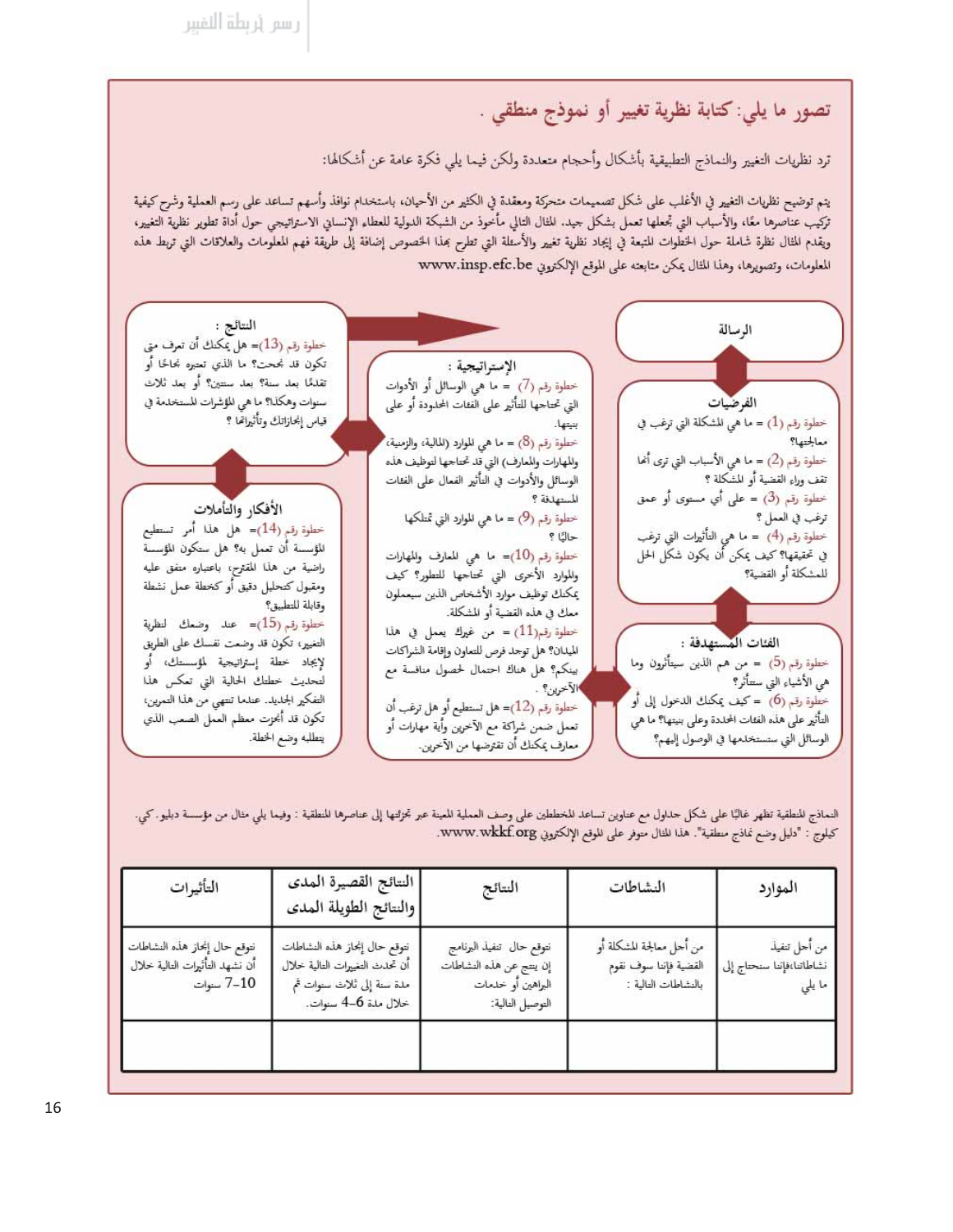أسئلة شائعة حول نظرية التغيير

هل يعتبر وضع نظرية تغيير شيء يحدث داخل منظمتك أم أنه شيء تطلب أنت من طالبي المنح أن يفعلوه؟

إنه كلا الأمرين. فالمؤسسات سواء كانت كبيرة أم صغيرة تستخدم نظريات التغيير من أجل توضيح أهدافها وتحديد الخطة التي يتفهمها وينظر إليها الجميع، ووفقًا لما يقوله أحد المدراء التنفيذيين لمؤسسة صغيرة تعمل في الغرب الأوسط، فإن وضع نظرية تغيير ساعد على شحذ إستراتيجية المؤسسة وتحوَّل كوادرها إلى فريق حقيقي. في هذا الصدد يقول المدير التنفيذي: "قبل ستة أو ثمانية أشهر كنا مجموعة من الأشخاص المتواجدين في مكان واحد نملك نية طيبة ورغبة في العمل الجيد ولكن دون أن نجد فرصة لذلك بسبب افتقارنا إلى وجود رأي عام ومشترك لأنظمة تفكيرنا ومعتقداتنا أي لم تكن لدينا الإجابات على الأسئلة التي نطرحها، ما هو عملنا؟ كيف هي طريقة العمل؟ وكيف نرتبط يبعضنا البعض في العمل وهكذا."

إضافةً إلى ذلك، تطلب المؤسسات اليوم من طالبي المنح، كإجراء روتيني أن يضعوا نظريات تغيير من أجل رسم خريطة للعمل الذي تدعمه المؤسسة. بعض المانحين يقومون بصياغة العملية عبر تطوير مقترحات بينما يطلب آخرون من طالبي المنح أن يضعوا نظريات للتغيير بعد أن يتم تقديم المنح وتسيير المشاريع في طريق العمل. ولن تجد الأمر غير عادي إذا قام مقدمو المنح ممن يديرون مواقع عدة أو برامج معقدة بوضع نظرية شاملة للتغيير ومن ثم دعم تطوير نظريات أخرى أكثر تحديدًا وتقدمًا من قبل الأفراد العاملين في مؤسسات طلب المنح أو في المشاريع.

#### كيف يمكن لنظرية التغيير ان تساعد في عملية التقييم؟

إن نظرية تغيير جيدة يمكن أن توضح ما ينبغي قياسه ومتى ينبغي أن يكون ذلك ومن سيقوم به وكيف، وقد أوضح أحد مقدمي المنح هذه النقطة بقوله إن بناء نظرية تغيير يطرح أربعة أسئلة أساسية يمكن أن تؤدي إلى عملية تقييم فعالة: "هل يحمل التدخل معنى؟ هل هو مقبول؟ هل هو قابل للتطبيق من قبل هذه المؤسسة؟ هل هو قابل للقياس؟" هذه الأسئلة تنطبق على أي "تدخل" سواء كان عبر إستراتيجية تقديم منح شاملة لمؤسسة كبيرة أو عبر مشروع محلى لما بعد المدرسة تمول من قبل مؤسسة عائلية.

من أجل التأكد من أن النظرية ستؤدي إلى عملية تقييم، يقدم الاستشاري في العادة للمؤسسات التي يعمل معها نصيحتين: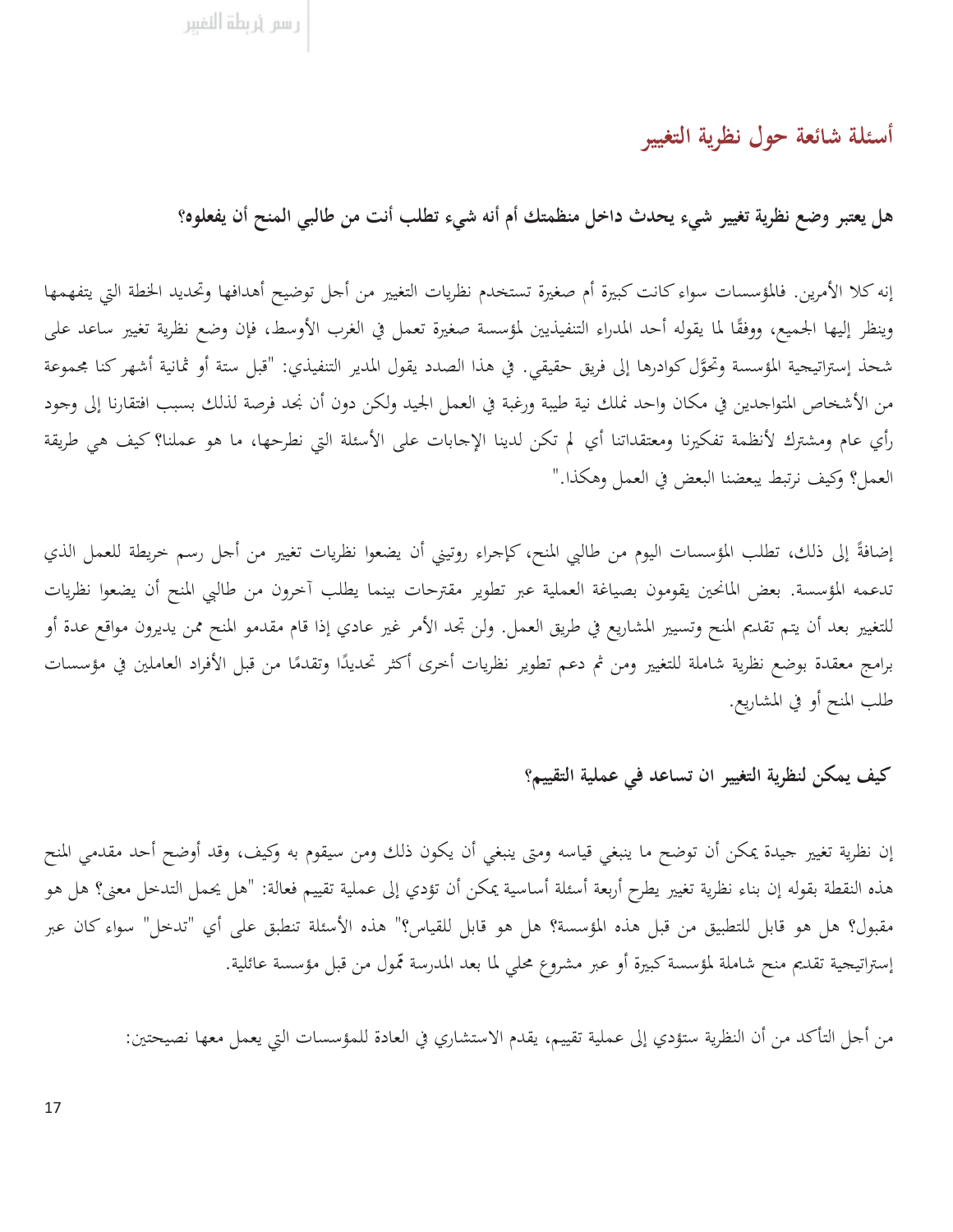رسم أربطة النفببر

الأولى: التركيز على أهمية "تجميع المعلومات الأساسية المتعلقة بالكميات والإعداد من أحل تحديد الأرقام المناسبة مثل أعداد المستفيدين وكميات النقود التي تم إنفاقها، وإعداد العاملين الذين تم استئحارهم للعمل إلخ."

**الثانية**: تحديد نقاط البحث والسؤال التي يمكن من خلالها توقع رؤية نتائج محددة مع التركيز على عناصر البرنامج التي تعتبر الأكثر ارتباطًا بشكل مباشر مع التأثيرات المرجوة والطويلة الأمد. بعض هذه النقاط قد تحدث في فترات أقصر فيما يتم تطبيق نقاط أخرى بعد عدة سنوات. أيضًا، تعتبر هذه المقترحات مرتبطة بالتساوي مع نظريات التغيير سواء كانت لمؤسسة كبرى أم لمشاريع محددة صغيرة.

#### كيف يمكن لمقدّمي المنح أن يساعدوا طالبيها على وضع نظريات تغيير؟

بعض مقدمي المنح يعملون مع طالبيها من أحل وضع نظريات تغيير، بينما يستعين آخرون بمستشارين من الخارج، وغالبًا ما يرتبط هذا القرار بدرجة الخبرة التي وصل إليها كادر المؤسسة ومدى رغبة المؤسسة في الدفع مقابل دعم حارجي، وغالبًا ما تقوم المؤسسات الكبيرة بتحنيد كوادرها العاملين في التقييم من أحل مساعدة طالبي المنح على بناء نظريات التغيير بالتعاون مع كوادر المشروع أو البرنامج.

إحدى المؤسسات تستثمر في عملية تدريب مؤلفة من خطوتين لطالبي المنح الذين قدّموا بيان نوايا وحصلوا على الضوء الأخضر لتطوير مقترح. وتدفع المؤسسة لأحد المقيمَين من أحل العمل مع خمسة أو ستة طالبي منح في وقت واحد بمشاركة أثنين على الأقل من العاملين في كل مؤسسة بمدف تدريبهم. خلال حلسة التدريب الأولى، تقوم الفرق بوضع نظرياتها في التغيير، وفي الثانية تبحث الفرق في وسائل التقييم التي سوف تستخدمها، وقد أنفقت المؤسسة ما يقارب (25000) دولار سنويًا لتدريب (24) طالب منحة يتلقون ما قيمته مليون دولار منح.

وقد وقف المقيَم نفسه ليحيب على الأسئلة ويراجع مقترحات طالبي المنح قبيل تقديمها إلى المؤسسة. ويعتبر الاستشاري، الشخص المناسب لطلب الأسئلة التفصيلية الضرورية لإنتاج نظرية تغيير، على حد قول مقدم المنح، لأن الجميع ينظرون إليه كطرف محايد. لذلك فهو يستطيع أن يتحدث بصراحة مع طالبي المنح حول عملهم وحول المشاكل التي يحتمل أن يواجهونها.

وقد قام أحد المانحين العاملين في برنامج ضخم متعدد المواقع بمساعدة طالبي المنح على أن يصبحوا أكثر ألفة مع نظرية التغيير عبر استخدام النظرية في تخطيط البرامج وقبيل تطبيقها في عملية التقييم. ويقول في هذا الصدد: "لقد سرنا فيها بهدوء مع المواقع والمشاريع في السنتين الأوليتين كي لا يشعر الناس بالقلق الذي ينتج عادةً عن عمليات التقيّيم، وأبلغناهم أن لا يقلقوا من الأمر لأننا لن نقوم به إلا عندما يصبح العمل الذي نفعله واضحًا حليًا."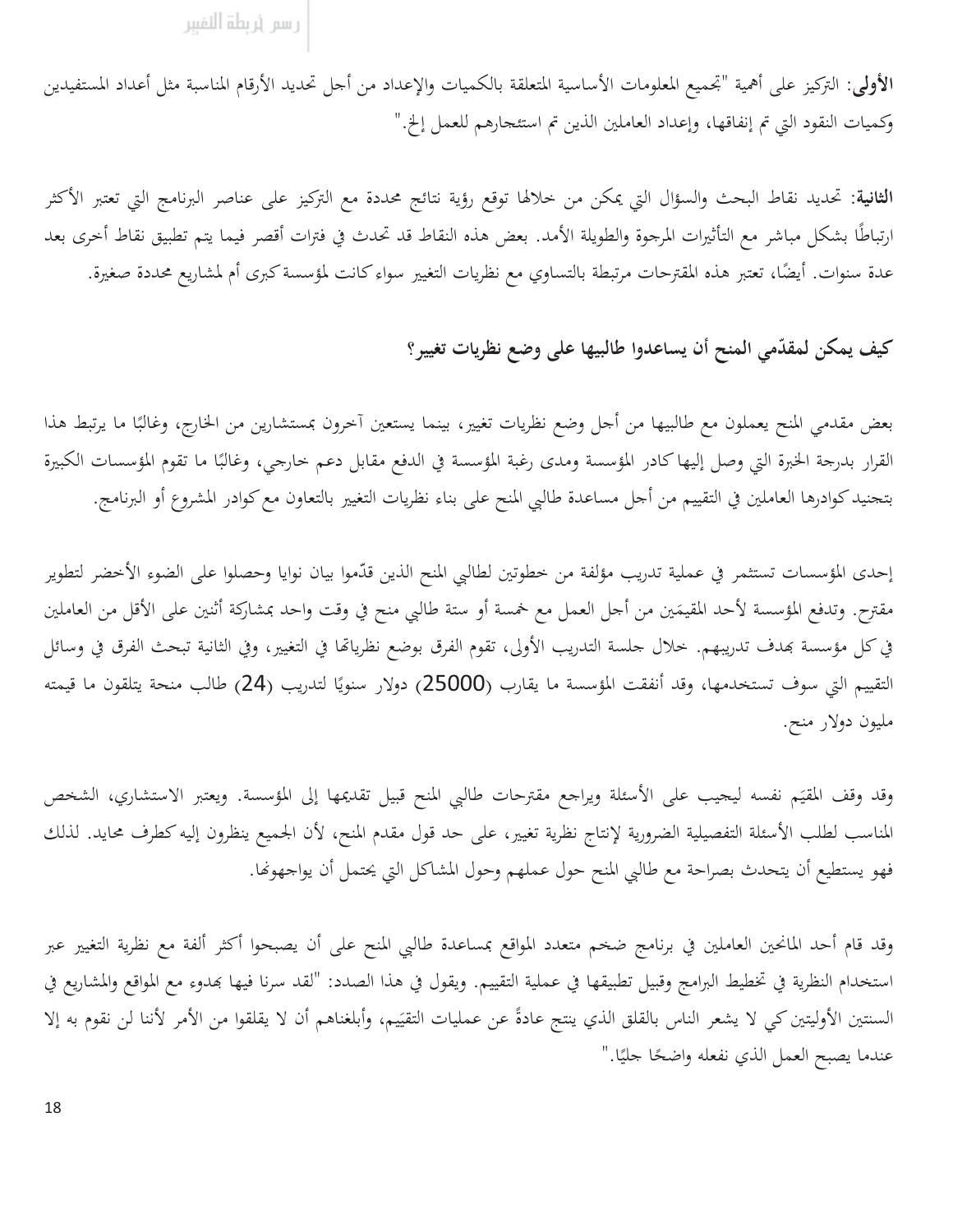هل تساعد نظريات التغيير التي يضعها طالبوا المنح المؤسسات على تقييم نتائج وتأثيرات منحهم المقّدمة؟

معظم المؤسسات التي تطلب من طالبي المنح وضع نظريات تغيير، تستخدم مثل هذه الوثائق كمسودات لرفع التقارير حول برامج عملهم. ووفقًا لأحد مقدمي المنح، فقد عمل هو وزملائه على مقارنة التقارير مع المعالم التي وضعها طالب المنحة في نظرية التغيير الخاصة به ومن ثم عمدوا إلى زيارة الموقع بشكل منتظم وتابعوا سير العمل مع طالب المنحة بانتظام أيضًا، كذلك استخدموا مقيَمين من الخارج لمقابلة طالب المنحة مع حلول نهاية فترة المنحة التي امتدت إلى عدة سنوات.

إلا أن تطوير نماذج للتقارير تحظى على موافقة الزملاء وتشكل أداة عملية لدى المانحين، هو أمر يحتاج إلى بعض النقاش. ويقول أحد مقدمي المنح في هذا الخصوص: "بعض الناس يشعرون أن المعلومات التي تتعلق بالنوعية تعتبر كافية و بالتالي يبقى تجميع مقتطفات مصورة في كل سنة ولكن يوحد دائمًا داخل المؤسسة من يريد أن يحصل على معلومات أكثر صلابة والحقيقة إننا في نماية الأمر نحصل على شيء في الوسط وهذا بالنسبة لنا يعتبر أمر جيد إذا أخذنا في الإعتبار المحموعات التي نمّولها ونوع العمل الذي نقوم به."

والأصعب من ذلك كله هو تصور ما ينبغي أن نفعله بالنتائج التي يحصل عليها طالب المنح ضمن المحموعة، ونسأل أنفسنا ماذا تقول لنا هذه النتائج بشكل شامل حول فعالية مؤسسة تقديم المنح؟ يستذكر أحد مسئولو البرامج أنه حاول هو وزملائه النظر في نتائج المنح التي قدموها ككل ولكنه وحد صعوبة في ذلك بسبب اختلاف البرامج. مقدم منح آخر أقرَ بمثل هذه الصعوبة، منَوهًا إلى عدم وجود إتفاق حول تجميع هذه الإنجازات أو تقسيمها ويقول: "إن أنصار التحميع يرغبون أن يجدوا طريقة يجمعون فيها إنجازات طالبي المنح ضمن حقيبة وثائق بينما يقول أنصار التقسيم أن هذا مستحيل بسبب خصوصية كل برنامج. وفي النهاية لم يتم حل هذه المعضلة لا على مستوى الكادر ولا على مستوى هيئة إدارة المؤسسة."

هل هناك أوقات تعتبر فيها عملية وضع نظرية تغيير فكرة غير جيدة؟

كما توضح دراسة الحالة المصغرة، فإن إيجاد نظرية تغيير هي عامل مساعد بشكل رئيسي في صياغة وتفحص الفرضيات التي تقف وراء أي تدخل أو نموذج برمجي، وبالتالي وضع أسس لتخطيط عملي أفضل في التطبيق. "في بعض النواحي" كما يقول أحد المستشارين، "فإنما تعتبر نوع من تمارين التفكير الهامة والنظرية في الوقت نفسه ولكن إذاكان الذي تحتاجه هو خطة آلية، فإن النموذج المنطقي قد يكون الأفضل ملائمة." كذلك ذكر العديد من الأشخاص أن تطوير نظرية تغيير يمكن أن يكون أمرًا صعبًا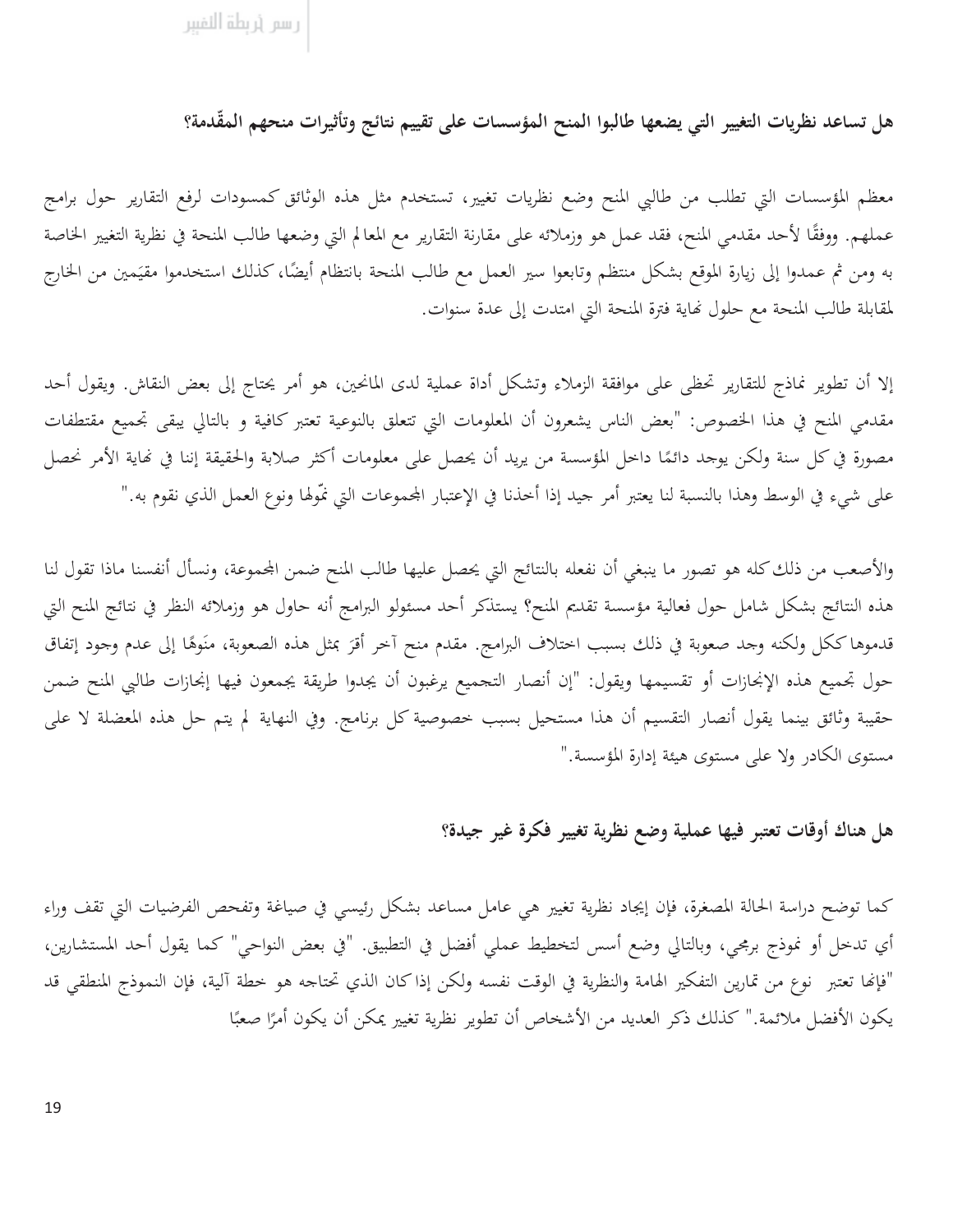ويستهلك الكثير من الوقت، و ويضيفون "قد لا ترغب أن تلح على عملائك من طالبي المنح بتبنيها" خاصة عندما تكون المنحة قليلة نسبيًا ويكون العمل المقترح مباشرًا أو تكون المؤسسة في وضع مالي صعب.

ما هي الدروس التي يتوجب على مقدمي المنح إبقائها في أذهانهم إذا ما قرروا استخدام التوجه نحو وضع نظرية تغيير؟

لقد أعطى مقدموا المنح خمسة أنواع عامة من النصائح هي:

• أعط وقتًا لتعلمك ومعوفتك. بعض المؤسسات تقوم بتبني نظرية التغيير بمدف معرفة المزيد حول فعالية برامجها بينما يبدي البعض الآخر فضولاً حول مسار العمل الذي يقومون بتمويله، وفي كلتا الحالتين، يتطلب تبني مقاربة نظرية التغيير التزامًا قويًا بالتعلم، يقول أحد مقدمي المنح : إن الدعم داخل المؤسسة يبدأ عادةً بالهيئة الإدارية، وهنا يطرح السؤال التالي: "هل أنتم، كمؤسسة ترغبون بمثل هذا العمل؟ هذا السؤال يعني وجود هيئة إدارية مهتمة بهذه المعلومات."

وبعيدًا عن هيئة الإدارة، يحتاج مقدمو المنح الذين يرغبون باستخدام نظرية التغيير إلى تطوير المعرفة والخبرة بين زملائهم، وكما يذكر أحد مقدمي المنح: "إن العمل الذي يتطلبه وضع نظرية تغيير يحتاج إلى جهد كبير وبالتالي فإنك لا تحتاج فقط إلى كوادر ليقوموا به بل إلى تدريب هذه الكوادر ." وقد اكتشف أحد مسئولو البرامج العاملين في وحدة تقييم لدى مؤسسة كبرى أنهم بحاجة لكسب الوقت كي يستطيعوا صياغة تفكير مشترك بين كوادر البرنامج وكوادر التقييم، وعندما يفعلون ذلك، كما تقول أحد مسئولي البرامج "فإن النهاية ستكون المزيد من التقدير لكيفية سحب وتطبيق نظرية التغيير على أرض الواقع."

• أنقل توقعاتك بوضوح إلى طالبي المنح. أكد العديد من مقدمي المنح أنهم يراعون جيدًا نقل توقعاتهم مقّدمًا عبر تبيان أهمية امتلاك نظرية التغيير وعبر شرح العملية وما هو متوقع منها، ويقول أحد مقدمي المنح أنهم، أي طالبي المنح، "يحتاجون إلى تكوين فكرة واضحة عن الأمور التي يتوقع منهم أن يأخذوها على محمل الجد." ويذكر آخر أنه لطالما ظل يركز أمام طالبي المنح على أن صياغة النتائج المتوقعة، وهو جزء جوهري في صياغة نظرية التغيير، لا تشبه على الإطلاق عملية تفاوض حول عقد ما، بل أن الهدف الحقيقي هو أن تكون "لديك شفافية فيما يتعلق بأهدافك وغاياتك ولا تخشى عدم تجديد المنحة إذ انحرفت بنسبة بسيطة عن هدفك.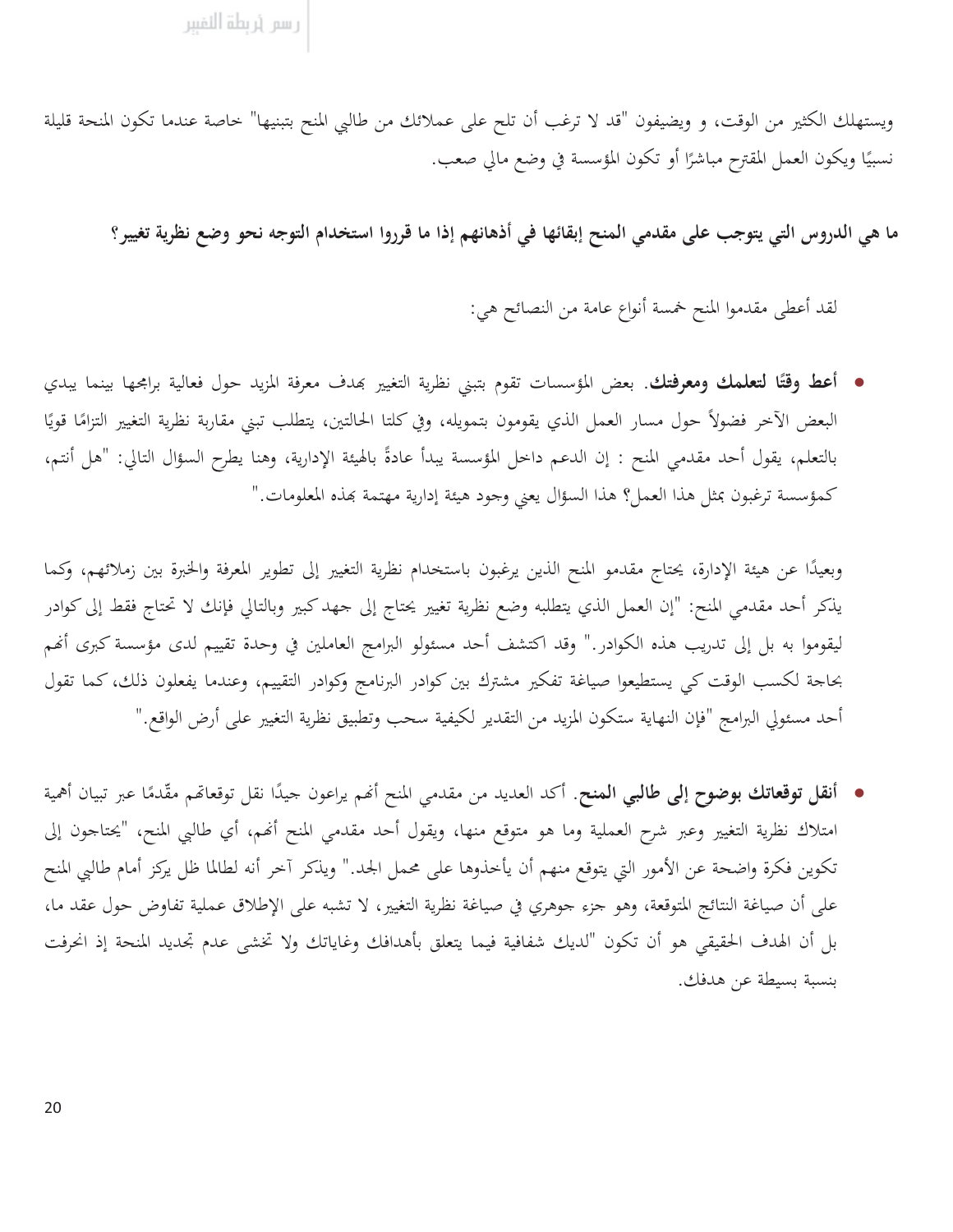تذكر، كما يقول أحد مقدمي المنح أن استخدام نظرية التغيير قد يشكل تحديًا للفرضيات التي وضعها طالبوا المنح حول معنى العمل مع ممَول، وبشكل حاص يذكر آخر: أن الأمر يتطلب علاقة أكثر قربًا وشفافية أعلى حول نقاط الضعف والمشاكل المحتملة مما اعتادت عليه معظم المؤسسات ويضيف: "لعل العامل الذي لم نقم بوزنه جيدًا هو أن الأمر يتطلب وقتًا حتى يدرك الناس أن الأسس لم تعد تعمل بالطريقة التي كانت تعمل بها سابقًا."

- استمع إلى طالبي المنح وتكيَف مع حاجاتهم. بعض مقدمي المنح بينَوا حقيقة أن الأفكار والآليات التي ترافق عملية وضع نظرية التغيير لا يتم إدراكها بسهولة من قبل جميع مقدمي المنح أو طالبيها، وكما وصف أحدهم الأمر: "إن النماذج المنطقية والتفكير الذي يسير بخط مستقيم والمعلومات المتعلقة بالنتائج وغيرها هي أمور ترغب المؤسسات في الحصول عليها لأنها تسَهل عليهم مراجعة مختلف البرامج التي يمّولونها، ولكن هذه الأمور قد لا تجد قيمة لها بالضرورة لدى الجميع، علينا أن نفهم أن عملية تقديم المنح لا يمكن أن تكون على شكل حجم نموذجي يناسب الجميع."كما أن المرونة مهمة هنا فقد أجرى أحد مقدمي المنح تحارب مع عدد من طالبي المنح الذين عرضوا نظرياتهم في التغيير بطرق مختلفة بما فيها الجداول والقوائم، والوثائق المكتوبة ببساطة، وذلك من أجل استكشاف النموذج الأفضل الذي يناسب كل منهم.
- كن خلاقًا متساهلاً عندما تجمع الناس على طاولة العمل. استخدمت إحدى المانحات طريقة تعاونية لتشجيع فئتين من أنحاء مختلفة من البلاد على شحذ استراتيجياتهما بمدف معالجة مشاكل الأحياء الواقعة خارج حدود البلديات حيث يعيش السكان الفقراء الذين لا تصلهم الخدمات الحضرية الأساسية. وإدراكًا منها "لأهمية إقامة تعاون بين مختلف المحتمعات العرقية ووضع نظريات قانونية بين أنصار السياسات من مختلف الأطياف" فقد قامت المؤسسة بالجمع بين محامين للحقوق المدنية، وقيادات محتمعية تنتمي إلى محتمعات أميركية من أصول أفريقية في ولاية كارولينا الشمالية ومحتمعات لاتينية في كاليفورنيا، في سلسة من اللقاءات الهادفة إلى بحث وتشذيب نظرية التغيير التي وضعوها، وتقول السيدة "إن بعض المحامين المتزمتين في تركيزهم على الأمور القانونية شعروا بالضيق بسبب إلحاحنا على عقد مثل هذه اللقاءات مشككين بمدى تأثيرها وفعاليتها. ولكن تبين فيما بعد خطأ تقديرهم وأنا أقول هذا بفخر واعتزاز." إحدى الدروس المستفادة، من وجهة نظرها، "هي أن الناس الذين يتأثرون من أعراض المشكلة التي نحاول معالجتها يملكون حكمة واسعة وتعاطفًا ويقدمون مقترحات عملية، وأحيانًا، عندما لا نشاركهم نقع نحن في أخطاء ونضع حلولاً غير فعالة."